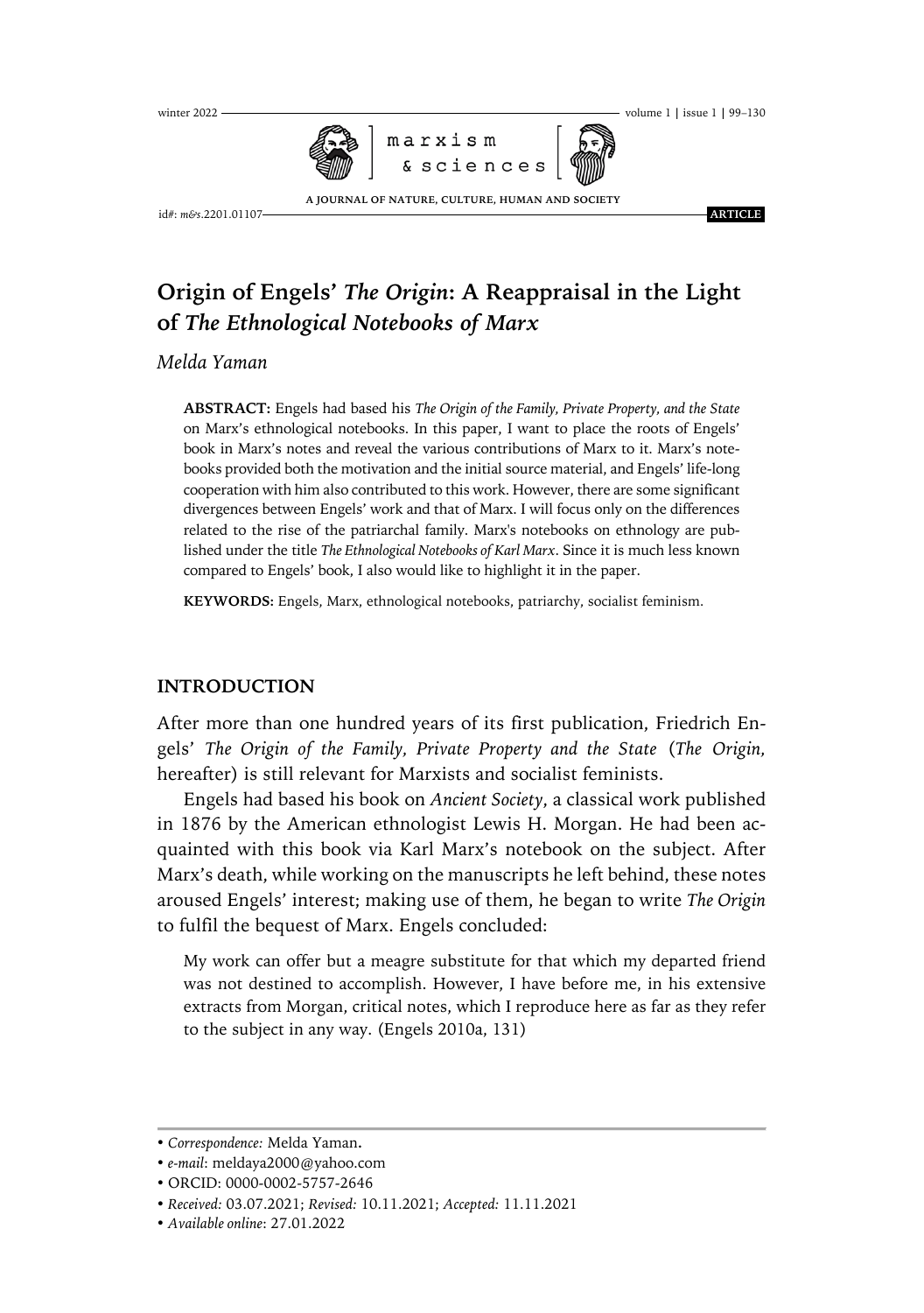Engels completed his book in two months and published it in 1884. However, it took 89 years for the publication of Marx's ethnological notebooks, including the one on Morgan, until Lawrence Krader transcribed and published them with the title *The Ethnological Notebooks of Karl Marx*. Marx's notebooks on ethnology are among the most important of his unpublished works and consist of excerpts and commentaries compiled between 1879 and 1882.

*The Origin* and the *Ethnological Notebooks* originate from the same source. Krader (1973a, 238) notes, "Its [*The Origin*'s] genesis is closely related to the *Ethnological Notebooks of Karl Marx* upon the identical source work". Marx's influence on *The Origin* is probably much deeper than that, as is seen throughout Krader's Introduction to Marx's work. In this paper, I want to underline this connection and, carrying Krader's idea a little further, try to reveal the various contributions of Marx to Engels' *The Origin*. First, Marx's notebook provided both the motivation and the initial source material for *The Origin*. Second, Engels' life—long cooperation with Marx also contributed to this work. Engels had already discussed with Marx some of the arguments he would later develop in *The Origin*. For example, in one of his letters to Marx, we come across one of the principal claims of *The Origin*: The social status of women is determined by their contribution to social production. More importantly, the methodology Engels offers in *The Origin* depends on *The German Ideology*, co-written by Marx and Engels decades ago. In the Preface to *The Origin*, Engels (2010a, 131) suggests a "new" perspective to examine social production as a whole, since according to the materialistic conception, the determining factor in history is, in the final instance, the production and reproduction of the immediate necessities of life. Here he takes reproduction as important as production—a conception that is a reformulation of the much earlier one in *The German Ideology*. Doing so, he provides a ground for social reproduction theory, a recent socialist feminist approach that combines production and reproduction.

Placing the roots of *The Origin* in Marx's notes is the first point I want to posit in this paper. To illustrate Marx's contribution, I will review the process of Engels' writing of *The Origin*, which has so far been described only partially (Rosemont 1989; Ward Gailey 2003; Cohen et al. 2010b). In this way, I will have the opportunity to investigate the development of some of Engels' arguments, early forms of which can be found in their joint work or correspondence.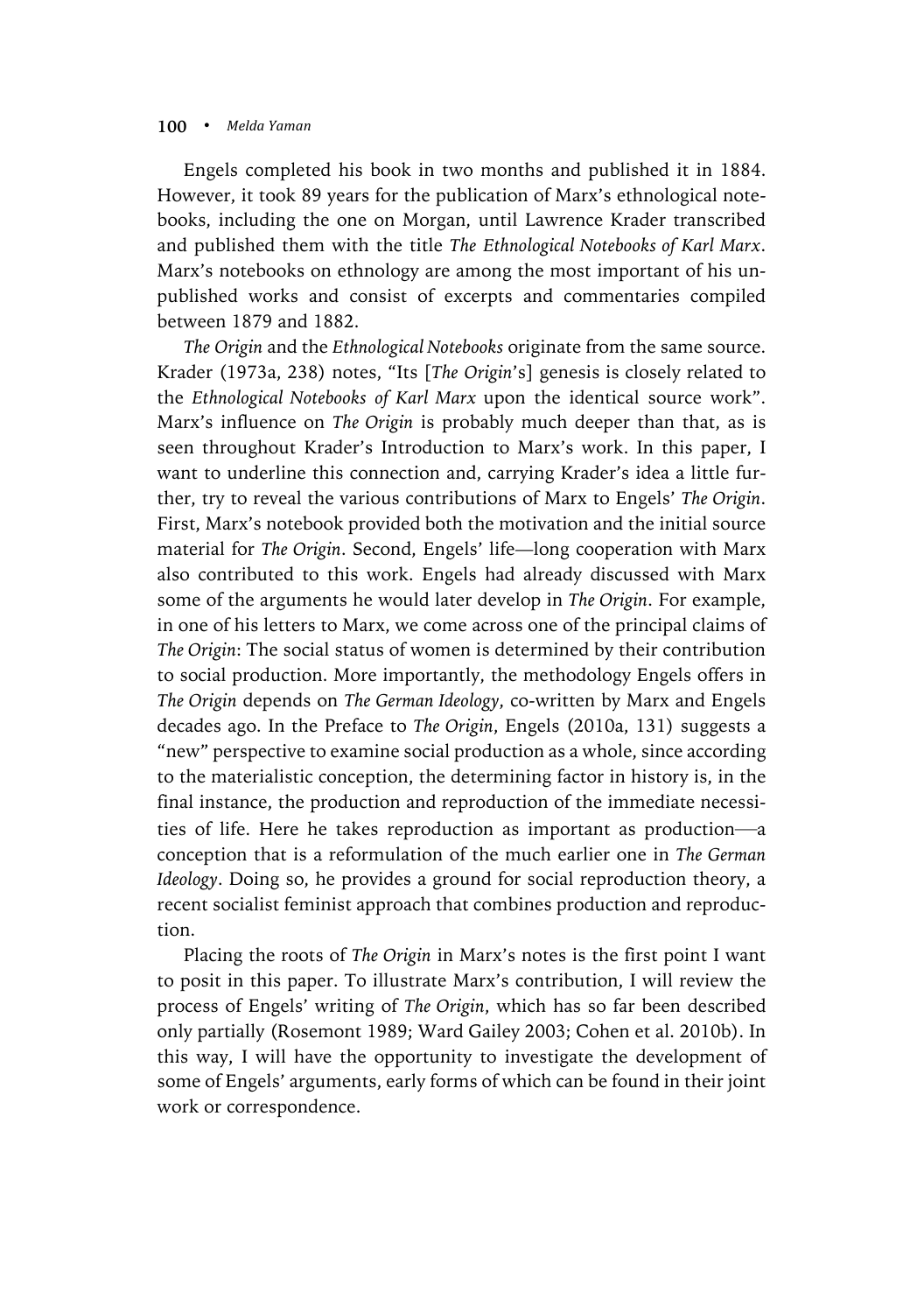However, there are some significant divergences between Engels' work and that of Marx. I will focus only on the differences related to the rise of the patriarchal family. Researchers have referred to the various issues on which they differ. Some highlight the differences in their attitude to Morgan and claim that Marx was more sceptical and less impressed with his conclusions (Krader 1973a; 1974). Some point to their methodological differences and argue that while Marx's notebooks depend on a dialectical perspective, Engels was less dialectical (Krader 1974, 82; Fluehr-Lobban 1979; Dunayevskaya 1991, 177–78; Levine 1973, 26). Besides, according to some scholars, Marx had a multi-linear approach, but Engels had a unilateral one (Krader 1973a; Anderson 2002, 90). Here, I will focus only on the differences related to the rise of the patriarchal family. In the third part of this paper, I will briefly discuss Engels' famous contention about the "world-historic defeat of the female sex."

Engels claims women have always been oppressed since the transition from the matriarchal family to the patriarchal one, that is, since their "world-historic defeat", because of the establishment of private property. Since Engels' *The Origin*, Marxists have generally accepted that patriarchy, or male domination, has emerged with the rise of private property within class society. Although it is an important achievement for Engels to point out as early as 1884 that the oppression of women is not a natural but historical phenomenon, later developments in anthropology have not supported his assertion of an early matriarchal phase in human history (Gough 1971, 761; Leacock 1974, 21; Fluehr-Lobban 1979, 343). Besides, Engels' claims have been criticized by several studies. First, many scholars state that most of Engels' claims were challenged by the developments in anthropology (see Stern 1948; Gough 1971; Fluehr-Lobban 1979; Aaby 1977). Many researchers question the concentration of private property in the hands of men and argue against Engels' explanation of the transition to patriarchal family with men's desire to pass their wealth to their children (Humphries 2009; Trat 1998; Weikart 1994). Most of these critiques, especially written from a feminist viewpoint, do not refer to the connection between *The Origin* and Marx's notebook.<sup>1</sup> Yet Engels' thesis about the transition to patriarchal family creates one of the boldest differences between the two works. Engels explains the emergence of the patriarchal family with private property, while Marx extends the roots of patriarchy to

 $\overline{a}$ 

<sup>1.</sup> See, e.g., articles on *The Origin* in the book edited by J. Sayers, M. Evans and N. Redclift in 1987. However, in a recent article, Frigga Haug (2015) mentions Marx's work.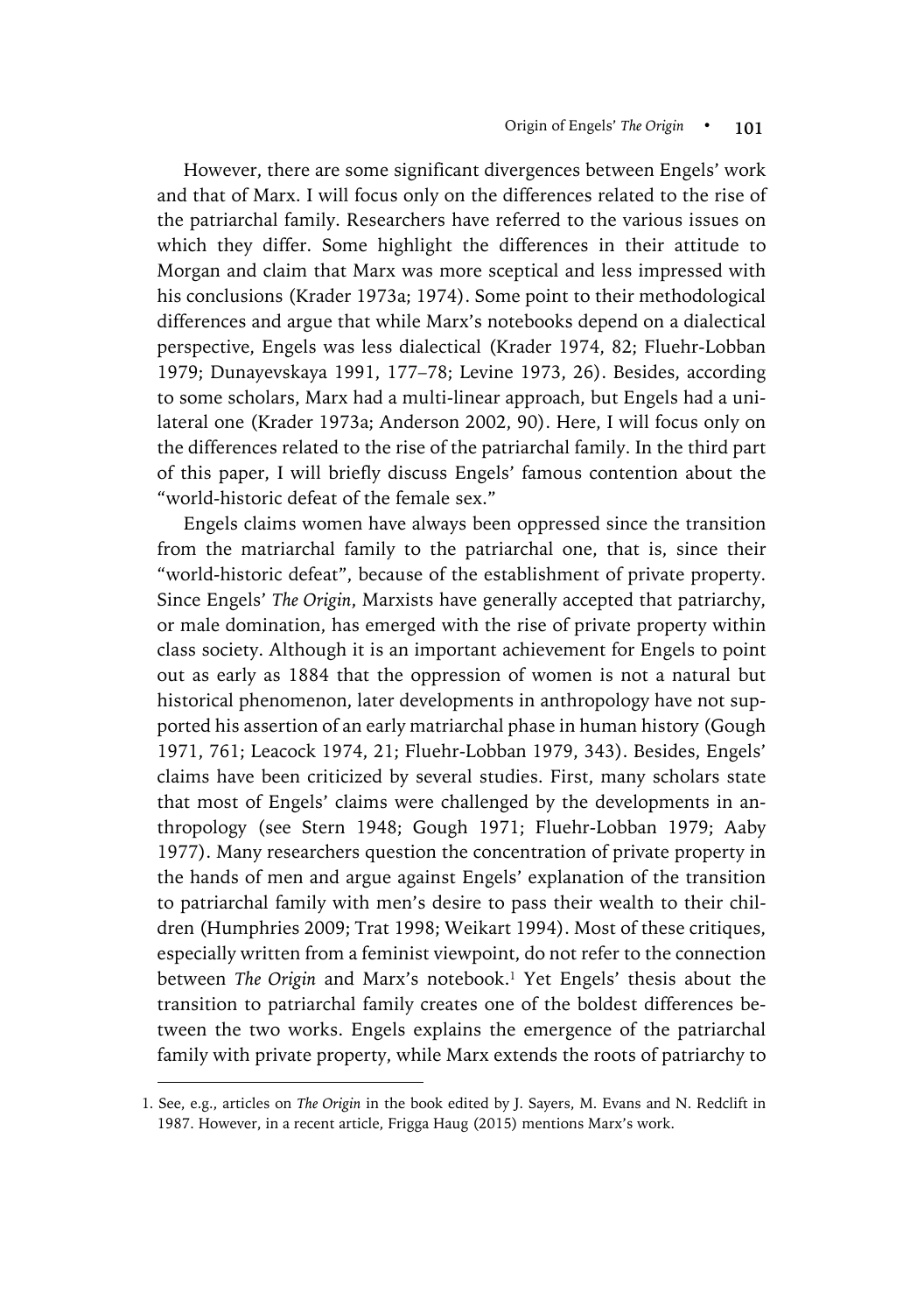communal ownership characteristic of primitive societies. I will refer to the *Ethnological Notebooks* to show how Engels' approach differs from that of Marx on the so-called "world-historic defeat of women". This may provide us with an idea of the difference between the general perspectives of Marx and Engels in their own works—i.e., the *Ethnological Notebooks* and *The Origin*. More importantly, it can shed new light on the debate on the origin of patriarchy, one of the most important topics of socialist feminist theory.

*The Ethnological Notebooks* is evidently much less known compared to Engels' *The Origin*. Therefore, in the second part, I will try to expand on Marx's *Notebooks*. It is indeed an unfinished work; however, it contains the substance of Marx's late writings and suggests that Marx was preparing for a new project. As many scholars state, in his later years, Marx turned to his earlier ideas, especially on the male-female relations and the family, and evaluated the transformations taking place in social organizations with their effects on women (Rosemont 1989; Dunayevskaya 1991, 190; Chattopadhyay 1999, 68; Anderson 2002, 90). It opens a new way of analyzing societies—not only pre-capitalist societies but also present bourgeois and the future ones—from a broader perspective to consider the family and sexuality, that is, a point of view that suggests including gender alongside class. Likewise, it can provide new vistas for socialist feminists to explain the sources of the oppression of women and for the possibilities of women's emancipation.

# **THE MAKING OF ENGELS'** *THE ORIGIN***: THE "CONTRIBUTION" OF MARX**

Engels began to write *The Origin* just after he discovered the ethnological notebooks of Marx. Having seen the one on Morgan, he thought that Marx had intended to write a book on *Ancient Society*, and then decided to carry out this work by himself. However, in fact, we do not know Marx's exact intentions about this study.

Engels also made use of the broad knowledge on the history of Rome, Ireland, and the Ancient Germans compiled in his own studies such as *Anti-Dühring* and his early writings with Marx—*The Holy Family*, *The German Ideology*, and the *Communist Manifesto*. His earlier works (both his own works and those written collaboratively with Marx) also signify that Engels was interested in gender issues all his life. For example, in the *Anti-Dühring*, published in 1878, Engels included some comments on women,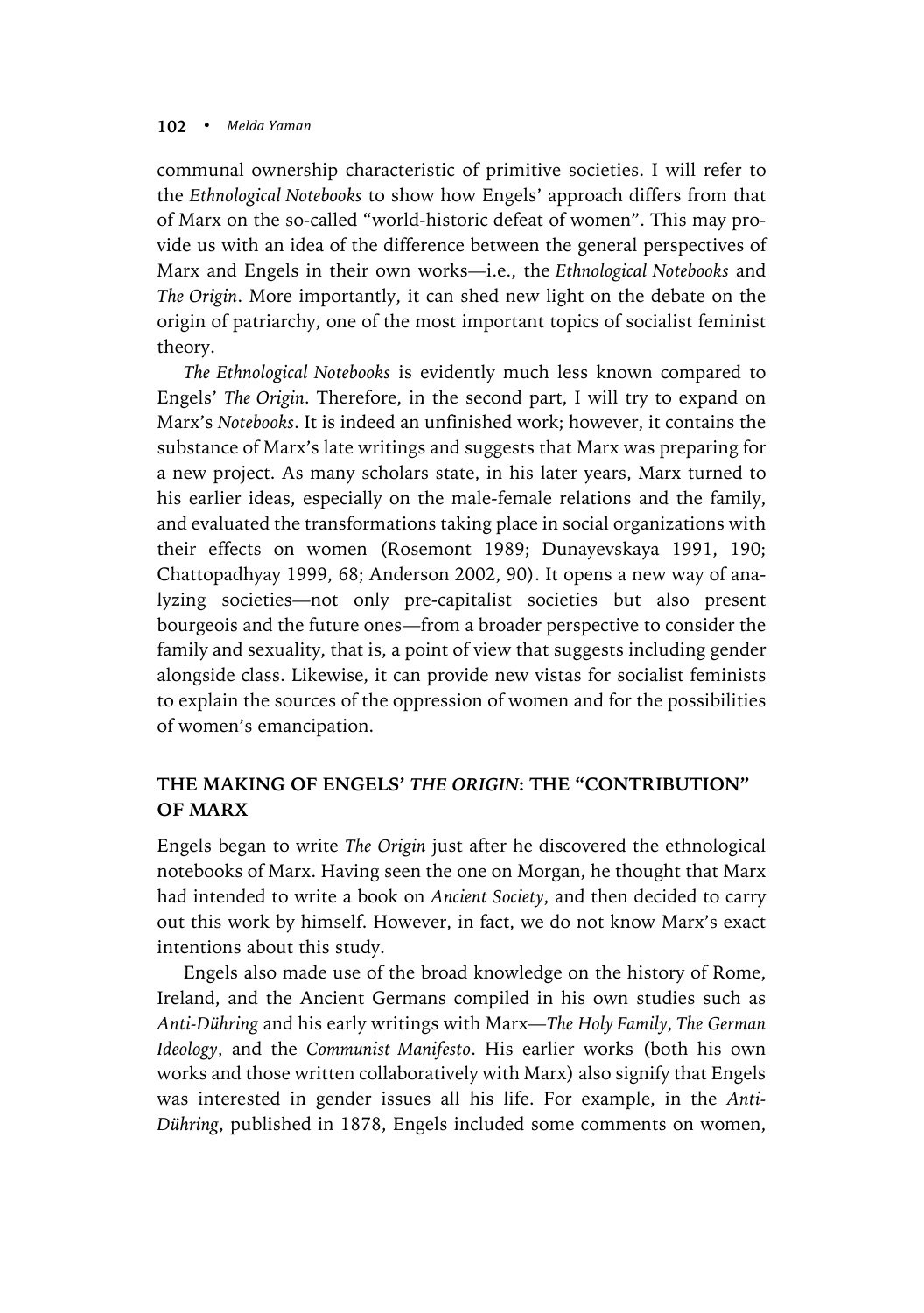the family, and the reproduction of the working class, which generally recapitulate his own and Marx's earlier analyses and positions and approve of Fourier's critique of the relations between the sexes and of women's position in capitalist society. He referred to primitive and ancient communities and mentioned common ownership of the land as the origin of private property. Their conversations and debates in his correspondence with Marx also seem to have contributed to his erudition hence to the writing of *The Origin*.

Besides, his methodological perspective of combining production with reproduction reflects an earlier conception from the *German Ideology*.

## **Marx's Notebook on Morgan**

 $\overline{a}$ 

After Marx's death, in "rummaging through" Marx's manuscripts, Engels found a notebook consisting of a detailed 98-page summary of Morgan's *Ancient Society*. <sup>2</sup> Engels might not have known about Marx's study on Morgan when he discovered this notebook. However, a few months after Marx's death, he remembered Marx had recommended *Ancient Society* to him: "Marx mentioned it, but my head was full of other things at the time, and he never referred to it again, which was, no doubt agreeable to him wishing as he did to introduce the book to the Germans himself" (letter to Kautsky, 16 February 1884) (Marx and Engels 2010f, 102). <sup>3</sup> Here Engels attributed Marx's failure to mention Morgan's book again to his planning of a study himself on it on his own. In the Introduction to *The Origin*, Engels repeats his idea that Marx was planning to write a book on *Ancient Society*:

It was no less a person than Karl Marx who had planned to present the results of Morgan's researches in connection with the conclusions arrived at by his own—within certain limits I might say our own—materialist investigation of history and only thus to make clear their whole significance. (Engels 2010a, 131)

In the meantime, Marx's detailed notes on Morgan aroused Engels' excitement, and he decided to study the subject by himself. At first, he thought to write a feuilleton for *Sozialdemokrat* or the *Neue Zeit* from Marx's

<sup>2.</sup> Note that a single page of Marx's very minuscule handwriting is the equivalent of a minimum of 2,2 pages of print, as David Ryazanov, the founder of the Marx-Engels archive in Soviet Russia, explained (see Dunayevskaya 1991, 177–78).

<sup>3.</sup> When he first saw the notebook, Engels thought Marx was planning to write a book on Morgan's work; this could easily be seen "from his very exhaustive extracts", he wrote. It indeed contains the most detailed excerpts among the ethnological notebooks of Marx. The editors of the *Collected Works*, for example, write that Marx had himself planned to write on the subject (Cohen et al. 2010b, xx).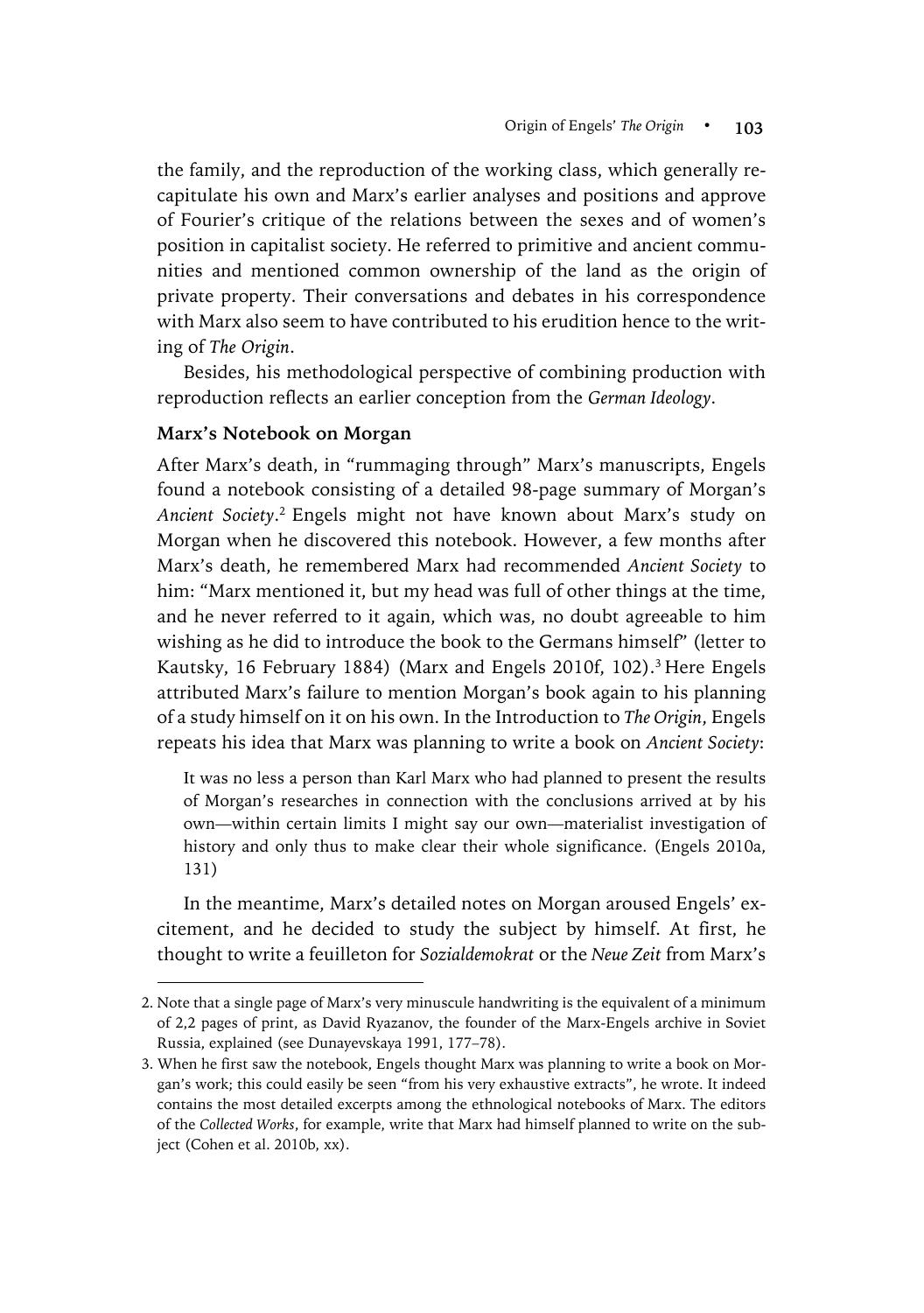$\overline{a}$ 

notes, but gave up the idea because of lack of time (letter to Kautsky on 16 February 1884). He was writing to Kautsky about it excitedly even though he did not have the book yet: <sup>4</sup>

There is a definitive book—as definitive as Darwin's was in the case of biology on the primitive state of society […] Morgan enables us to present entirely new aspects by providing us, in the shape of prehistory, with a factual basis we have hitherto lacked. (Marx and Engels 2010f, 103)

A few years later, in 1888, enthusiastic with Morgan's discovery of the gens, he would add a footnote to the opening sentence of *Communist Manifesto*: "The history of all hitherto existing society is the history of class struggles." Here Engels wrote, "That is, all written history."5 He mentioned several contemporary works on ethnology, including *Ancient Society*:

[...] the inner organisation of this primitive communistic society was laid bare, in its typical form, by Lewis Henry Morgan's (1818–1861) crowning discovery of the true nature of the gens and its relation to the tribe. With the dissolution of the primeval communities, society begins to be differentiated into separate and finally antagonistic classes. I have attempted to retrace this dissolution in *The Origin of the Family, Private Property, and the State*. (Marx and Engels 2010c, 482)

In a word, Engels was so impressed by Marx's notes—and by Morgan's work—that he consequently decided to carry out the "project" of Marx by himself as the fulfilment of Marx's will, as he wrote in the Preface to the first edition of *The Origin*: "The following chapters are, in a sense, the fulfilment of a behest" (Engels 2010a, 131).

Engels, then, planned to examine Morgan's book from a historical materialist perspective, just as Marx might have once thought of doing. However, he had not read the book by that time and could not find a copy of it either; he had only Marx's excerpts. These notes became the first and

<sup>4.</sup> Engels wrote in the Preface to fourth edition of *The Origin* in 1891, Morgan rediscovery of mother-right gens has "the same significance for the history of primitive society as Darwin's theory of evolution has for biology, and Marx's theory of surplus value for political economy" (Engels 2010b, 212). These words echo Engels' comments on Morgan in his letter to Kautsky; but they also equate Morgan's contribution to anthropology not only with Darwin's contribution to biology but also with Marx's contribution to political economy.

<sup>5.</sup> This addition of Engels has been severely criticized by some writers. According to Krader, for instance, Engels's note withdraws the attention from the opening declaration and, by implication, from the entire *Manifesto* as a manifesto, as a declaration of class war, as an act of the Communist Party toward its end (Krader 1973a, 231). According to Dunayevskaya (1991, 196), Engels thereby modified the dialectical structure of Marx's historic call to revolution.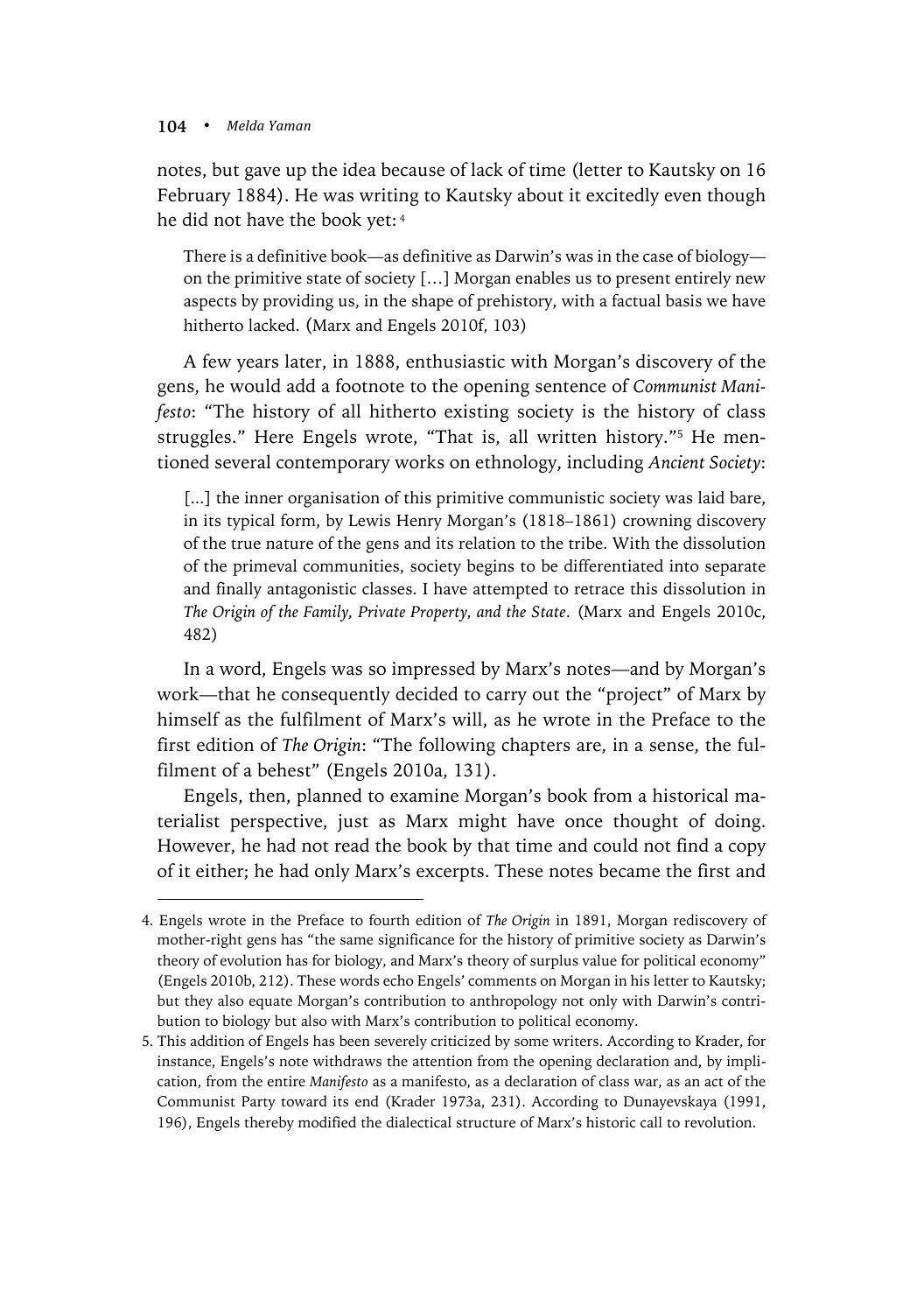sole source material of his work until he got a copy of Morgan's book. Eventually, setting his "responsibility" of editing and publishing the two volumes (II, III) of *Capital* aside, Engels started to work intensively on these notebooks by the end of February 1884. He prepared a synopsis of a book of his own, which at first bore the title *Entstehung der Familien (The Formation of the Family)* in March. He was so immersed in the work that he could not help but read his synopsis to Bernstein, who visited him at the end of February-beginning of March 1884:

When I had arrived in London, he [Engels] read to me, night after night, until the small hours in the morning, passage from Marx's manuscripts, and the synopsis of a book with which he connected Marx's excerpts from the American writer Lewis Morgan's *Ancient Society*. (Bernstein 1921, 168)

At last, as he wrote in his letter to Kautsky on March 24, he found a second—hand copy of *The Ancient Society* at the end of March. Having Marx's notes, his own synopsis, and Morgan's book as well as a background of wide erudition, Engels began writing his book in March 1884, exactly one year after Marx's death, and completed his "pamphlet" within two months, at the end of May, as he wrote to Laura Lafargue on the 26th. A few days later, in a letter to August Bebel (6 June 1884), he mentioned that his book "on the origin of the family, property, and the state" is about to appear—it would be published in October 1884 (Marx and Engels 2010f,  $151$ ).<sup>6</sup>

Several years later, in another letter to Laura Lafargue on 13 June 1891, he admitted that he had not read the whole literature on the subject while he was writing his book. He would have to do this during the research for the fourth edition:

I had to read the whole literature on the subject (which *entre nous* I had not done when I wrote the bookwith a cheek worthy of my younger days) and to my great astonishment I find that I had guessed the contents of all these unread books pretty correctly—a good deal better luck than I had deserved. (Marx and Engels 2010g, 202)

## **The Collaboration of Marx and Engels**

 $\overline{a}$ 

Marx and Engels had dealt with societies from a historical materialist perspective with anthropological implications since their first collaborative work, *The Holy Family*, which they had written after they first met in Paris at the end of August 1844. In this work, each of them wrote a separate

<sup>6.</sup> For the other letters mentioned in this paragraph, see this volume.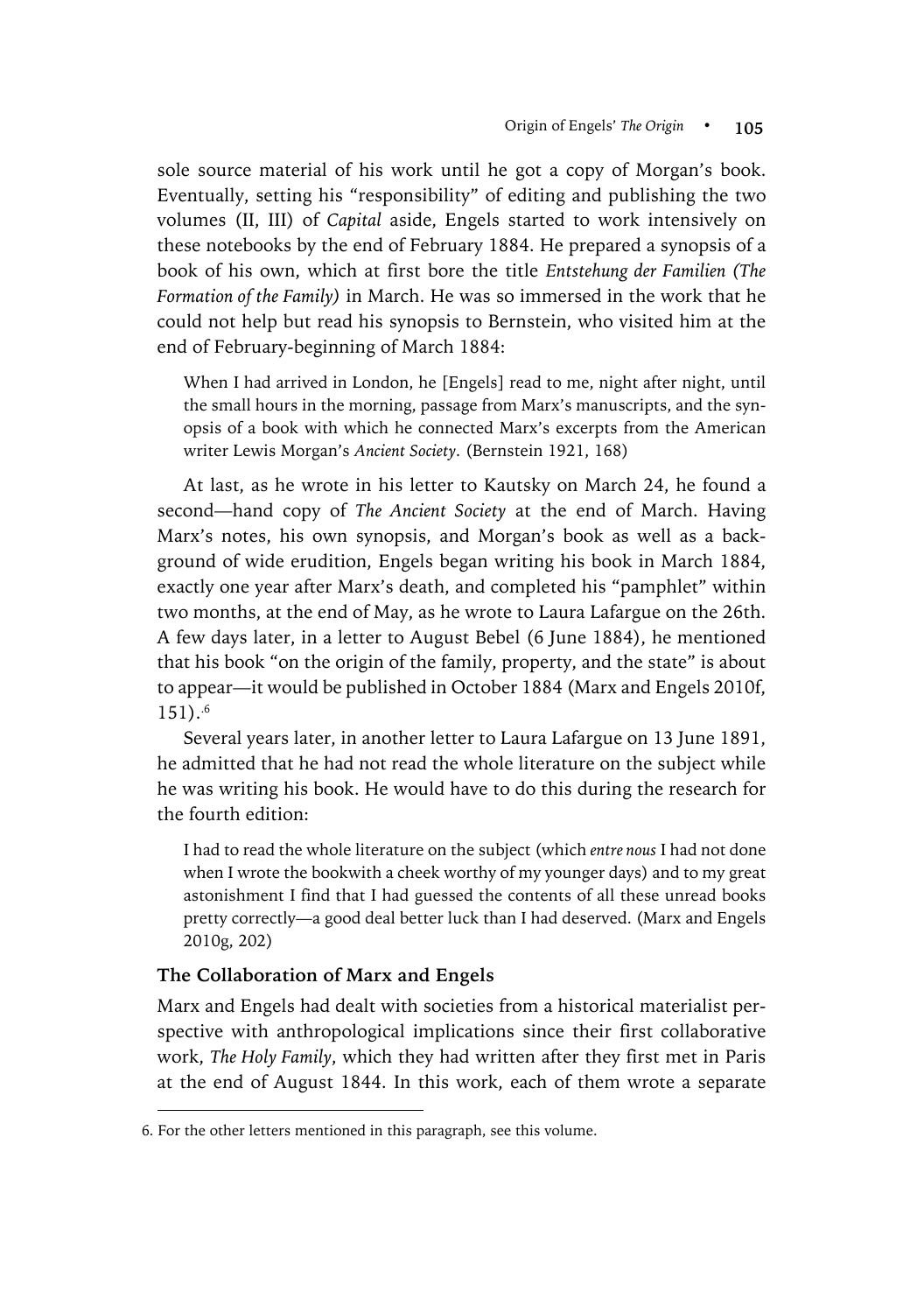$\overline{a}$ 

part, but they both stressed that people make their history themselves. They developed this idea further in *The German Ideology*. In this co-written but unpublished work, they looked at societies from a broader perspective, both historically and theoretically.7 Lise Vogel (2013, 78) points out that *The German Ideology* marks a turning point in the development of Marx and Engels's work. It also contains their first comprehensive formulation of a theory and history of the family. They posited the idea of different forms of property in human history—tribal, old communal and state, and feudal—, each corresponding to a specific stage of development in the division of labor (Marx and Engels 2010b, 32), and they studied development of the private property.

Primitive communal forms and the transition to private property, core issues of *The Origin*, were frequently recurring topics in their works. They wanted to understand the transition to class societies and draw lessons from primitive communal societies for communism in the future. In an 1868 (25 March) letter from Marx to Engels, we find the germ of this perspective of both *The Ethnological Notebooks* and *The Origin*. While mentioning his latest readings on primitive ages and the later developments, Marx points to the newest within the oldest—to the germ of a socialist tendency in primitive communal societies. He emphasizes that it is necessary to look at primitive societies—"this corresponds to the socialist tendency," "though these learned men [Maurer and Grimm]8 have no idea they [the primitive societies] are connected with it [the socialist tendency]. And they are then surprised to find *what is newest in what is oldest*" (Marx and Engels 2010d, 557–559). After a decade, Morgan would provide what Marx criticized in Maurer and Grimm: [In a higher plane of society] it will be a revival, in a higher form, of the liberty, equality, and fraternity of the ancient gentes [communal forms]. Marx cited Morgan's words and was

<sup>7.</sup> Actually, Marxist researchers generally think that Marx and Engels developed "historical materialism" in this work. Ryazanov, for example, described it in his Introduction to the "I. Feuerbach" section of *The German Ideology* as "the earliest account of the materialistic conception of history" (Carver and Blank 2014, 19). According to editors of Marx and Engels' *Collected Works*, "it was in *The German Ideology* that the materialist conception of history, historical materialism, was first formulated as an integral theory" (Cohen et. al. 2010a, xiii). To August Cornu, it marks the break point for the "formation of historical materialism" by Marx and Engels (Krader 1973a, 240). However, Krader (ibid.) claims, according to Marx, the materialist factor, or the material relations, were already set forth by him in 1843-44, in the critical revision of Hegel's *Philosophy of Right*.

<sup>8.</sup> Georg Ludwig von Maurer was a historian, writing on the constitution of the German Mark; Jacob Ludwig Carl Grimm was a philologist, author of a historical grammar of the German language and of folklore adaptations.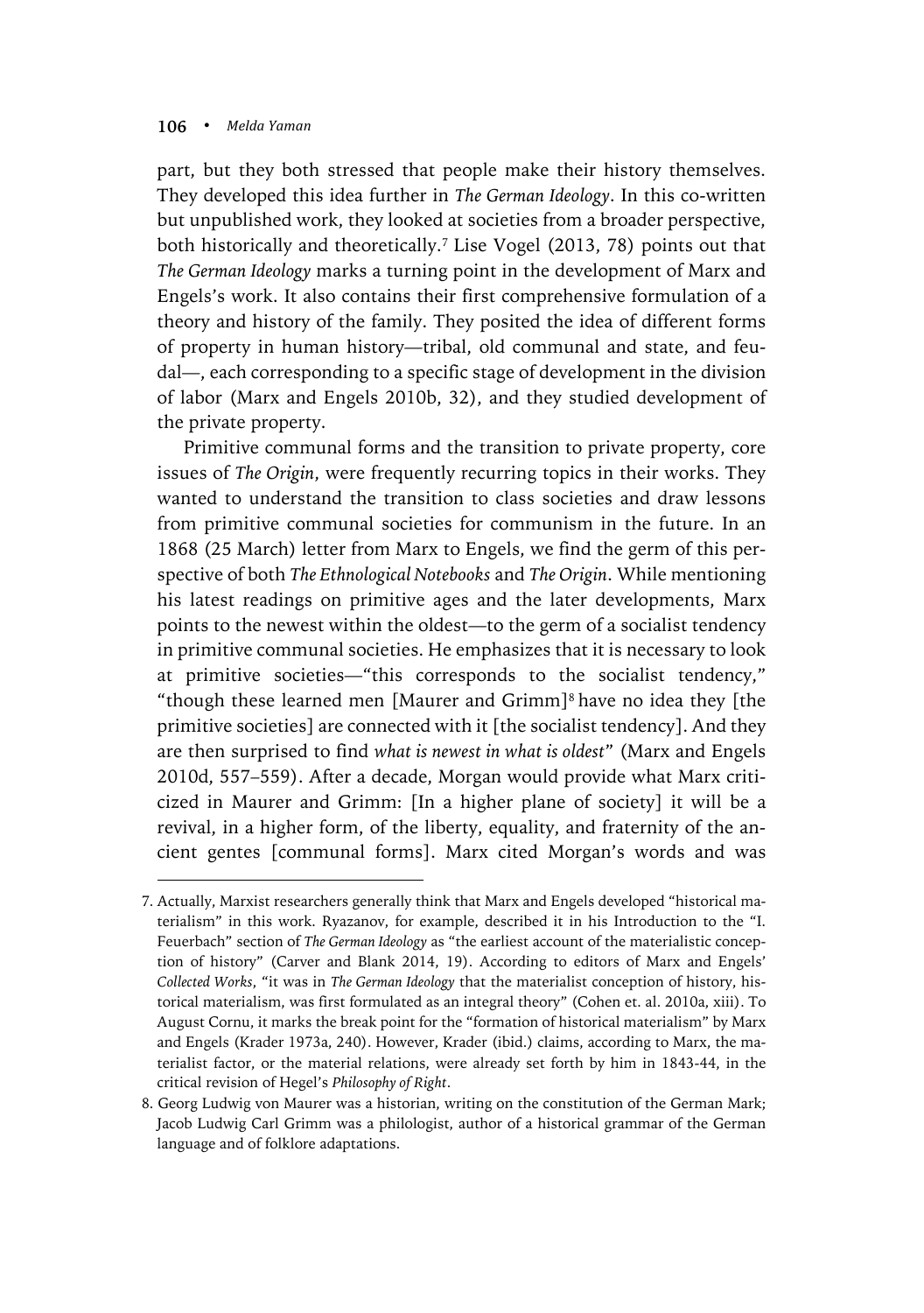indeed entranced by his claim that ancient gens such as the Iroquois contained the communal nucleus to be reproduced at a higher form of the future society. Marx took Morgan's work on the matrilineal clan as confirmation that an early form of communism (Knight 2018, 68). As for Engels, he, too, quoted these words by Morgan in the conclusion of his *The Origin*.

Moreover, we see some essential arguments related to the transition to private property, similar to those in *The Origin* in their correspondence. In a letter to Marx, just a few months before his death (8 December 1882), Engels compared Tacitus' Germans and the American "Redskins" in terms of their modes of social organizations. He pointed out that, although the modes of production of these two societies were much different—the American Indians had only fishermen and hunters, while the Germans had migratory stockbreeding with crop farming—they both showed that "the method of production is less crucial than is the degree to which old blood ties and the ancient mutual community of the sexes within the tribe are being dissolved" (Marx and Engels 2010e, 394–395). <sup>9</sup> In this letter, we come across the initial form of one of Engels' ideas introduced in *The Origin*: at earlier stages of the development of labor and the more limited amount of its products, the social order appears to be dominated by ties of kinship (Engels 2010a, 132).

In *The Origin*, Engels used the transition to private property to explain the emergence of the monogamous patriarchal family—male domination—, which I will investigate a bit more in detail in the last chapter. However, two points are worth mentioning here. First, one of the central topics of *The Origin*, the oppression of women, the so-called "querelle des femmes" at that time, was another problem they dealt with in their early writings.

 $~\sim$  0 $~\sim$ 

 $\overline{a}$ 

<sup>9.</sup> Engels explained he had made excerpts from the first volume of "your [Marx's] Bancroft" and added that Tlingits (a group of Indian tribes inhabiting south-eastern Alaska) seemed the counterpart of the Germans – "probably even to a greater extent than your Iroquois". This letter also points out two other things about their collaboration in ethnological studies: First, it was Marx who had introduced Hubert H. Bancroft to Engels. In 1882, Marx had asked Engels to make excerpts from his book. Second, since Engels is familiar with "his" Iroquois people, Marx probably had mentioned them earlier. However, we do not know whether they discussed about them or not. Still, what is important is that Engels had drawn on the discussions with Marx in their correspondence in developing his own theory.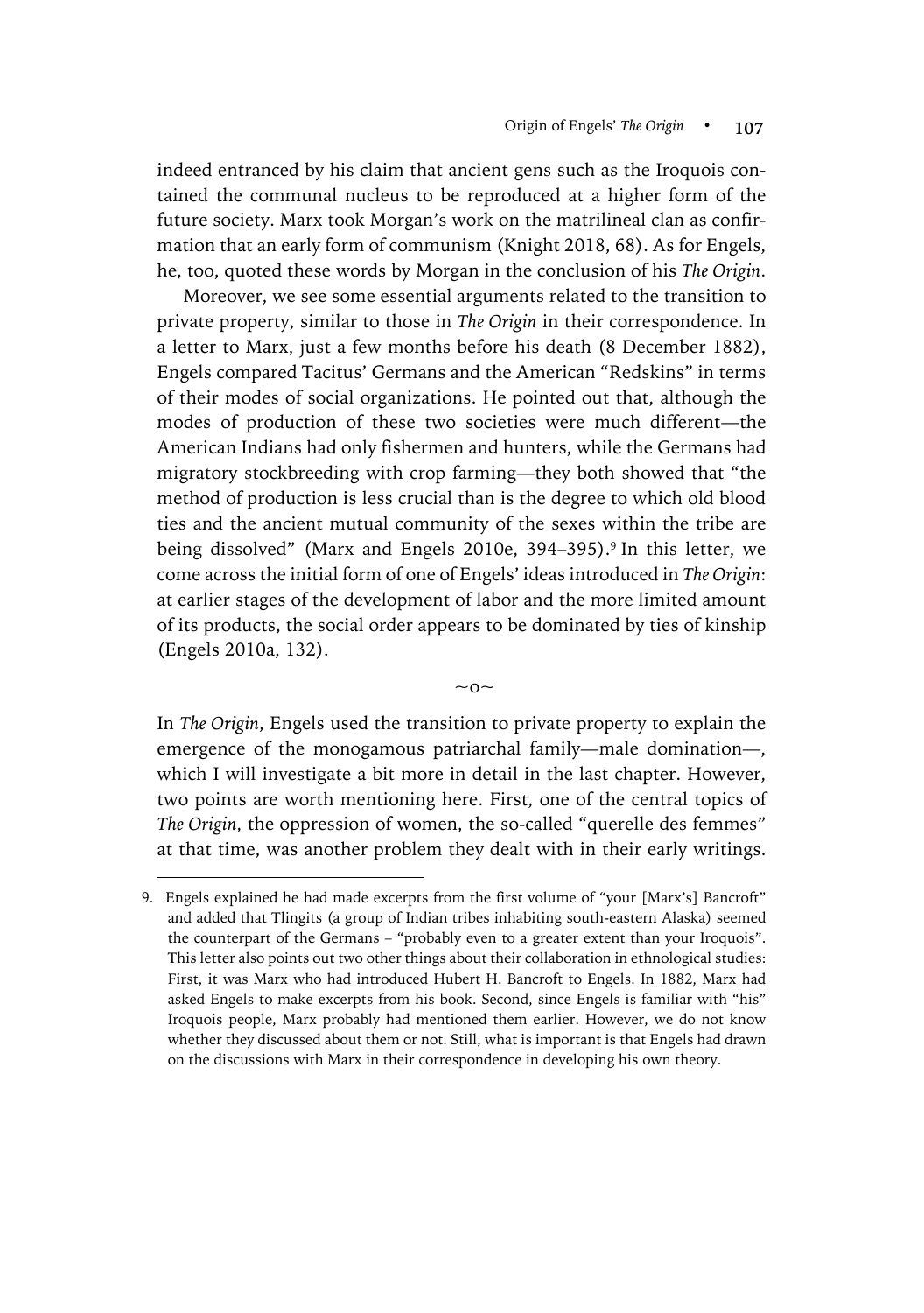$\overline{a}$ 

They had mentioned many times the temporality of family and the subordinate position of women in it.10 In *The German Ideology*, for example, they took the family as a product of the social division of labor and placed the origin of the latter in the "natural" division of labor in the family. They saw in the family the germ of all inequalities as well as the germ of private property:

[...] the distribution, and indeed the unequal distribution, both quantitative and qualitative, of labour and its products, hence property, the nucleus, the first form of which lies in the family, where wife and children are the slaves of the husband. This latent slavery in the family, though still very crude, is the first form of property, but even at this stage it corresponds perfectly to the definition of modern economists, who call it the power of disposing of the labor-power of others. (Marx and Engels 2010b, 46)

Referring to *The German Ideology*, Engels wrote in *The Origin*, "In an old unpublished manuscript, the work of Marx and myself in 1846, I find the following: 'The first division of labor is that between man and woman for child breeding'"; then continued:

And today, I can add: The first class antithesis which appears in history coincides with the development of the antagonism between man and woman in monogamian marriage, and the first class oppression with that of the female sex by the male. (Engels 2010a, 173)

Second, we find in his letter to Marx (8 December 1882) one of his basic arguments in *The Origin*, which provides a ground for the claim of the world-historic defeat of women: Women's social status is determined by their contribution to social production.<sup>11</sup> In the letter, referring to the

<sup>10.</sup> Marx and Engels discussed both the social inferior status of women and the oppressive character of marital relations in ancient and primitive societies also in their correspondence. For example, in a letter to Engels (11 May 1870), Marx cited his notes gathered from several works related to gender issues in Celts, including the weakness of the marriage bond, voting rights for women as well as "precepts on ascertaining virginity" (Marx and Engels 2010d, 515). These issues of the virginity/chastity of women seem to have preoccupied both of them quite a bit. A few months later, on 6 July 1870, Engels similarly made quotations about the provisions of the old Welsh laws (Ancient Laws and Institutes of Wales, volumes I-II) concerning the virginity of the bride (ibid., 531). He mentioned the subject several times in *The Origin* too. For instance, he compared Germans with Celts and pointed out that strict chastity was required of the girls in the whole community (Engels 2010a, 240).

<sup>11.</sup> The very same letter contains also the earlier presentation of another emphasis, *jus primae noctis,* in *The Origin* claiming that "In the case of […] an official person -the chief of the tribe or of the gens, the cacique, shaman, priest, prince or whatever his title- […] exercises the right of the first night with the bride. […] this *jus primae noctis* persists to this day as a relic of group marriage among most of the natives of the Alaska territory". According to Engels,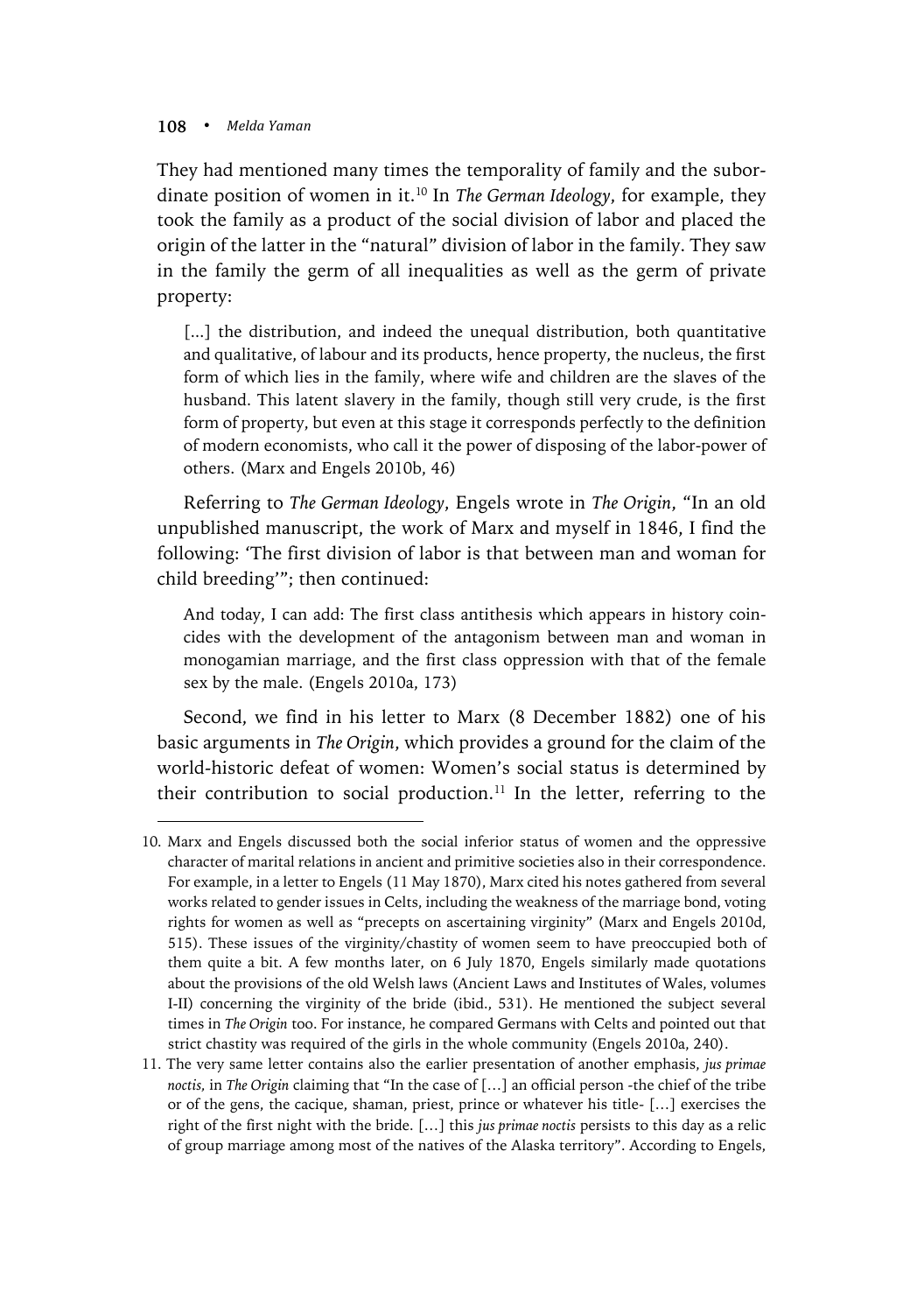Tlingits, he wrote, "Another puzzle which is solved here is how placing the main burden of work on women is perfectly compatible with great respect for those women" (Marx and Engels 2010e, 395). In *The Origin*, Engels posited a similar argument in the discussion on the transition to private property. He argued that, under the conditions of communal property, women's household work had equal social significance with men's production outside:

In the old communistic household, which embraced numerous couples and their children, the administration of the household, entrusted to the women, was just as much a public, a socially necessary industry as the procurement of food by the men. (Engels 2010a, 181)

However, with the overthrow of the mother-right by private property, exclusive supremacy of men was established, and women were excluded from social production: Women became the slave of men's lust<sup>12</sup>—that is the world—historic defeat of the female sex:

This situation changed with the patriarchal family, and even more with the monogamian individual family. The administration of the household lost its public character. It was no longer the concern of society. It became a private service. The wife became the first domestic servant, pushed out of participation in social production. (Engels 2010a, 181)

According to Engels, the emancipation of women is impossible as long as women are excluded from social production and remain restricted to private domestic duties (ibid., 262). Following Marx, he wrote that the emancipation of women would only be possible when they could take part

 $\overline{a}$ 

.

despite the widespread transition from group marriage to pairing, the latter is compatible with only women; men, "they have never—not even to the present day—dreamed of renouncing the pleasures of actual group marriage" as the *jus prime noctis* shows. He continues: "Only after the transition to pairing marriage had been effected by the women could the men introduce strict monogamy -for the women only, of course" (Engels 2010a, 161–162). We read in the letter (Engels to Marx on 8 December 1882) a very similar interpretation: "I have found confirmation of my assumption that the jus prime noctis originally found in Europe among the Celts and Slavs, is a survival of the ancient sexual community" (Marx and Engels 2010e, 395).

<sup>12.</sup> According to Peter Aaby (1977, 36), the "new" male/female relationship Engels describes is more than just political subordination, economic exploitation, or inferior social status; it is the "reification" of women. Claiming to stand Engels on his head, he argues that the reification of women cannot be explained by private property and the state, but on the contrary, is a necessary condition for the emergence of these social phenomena.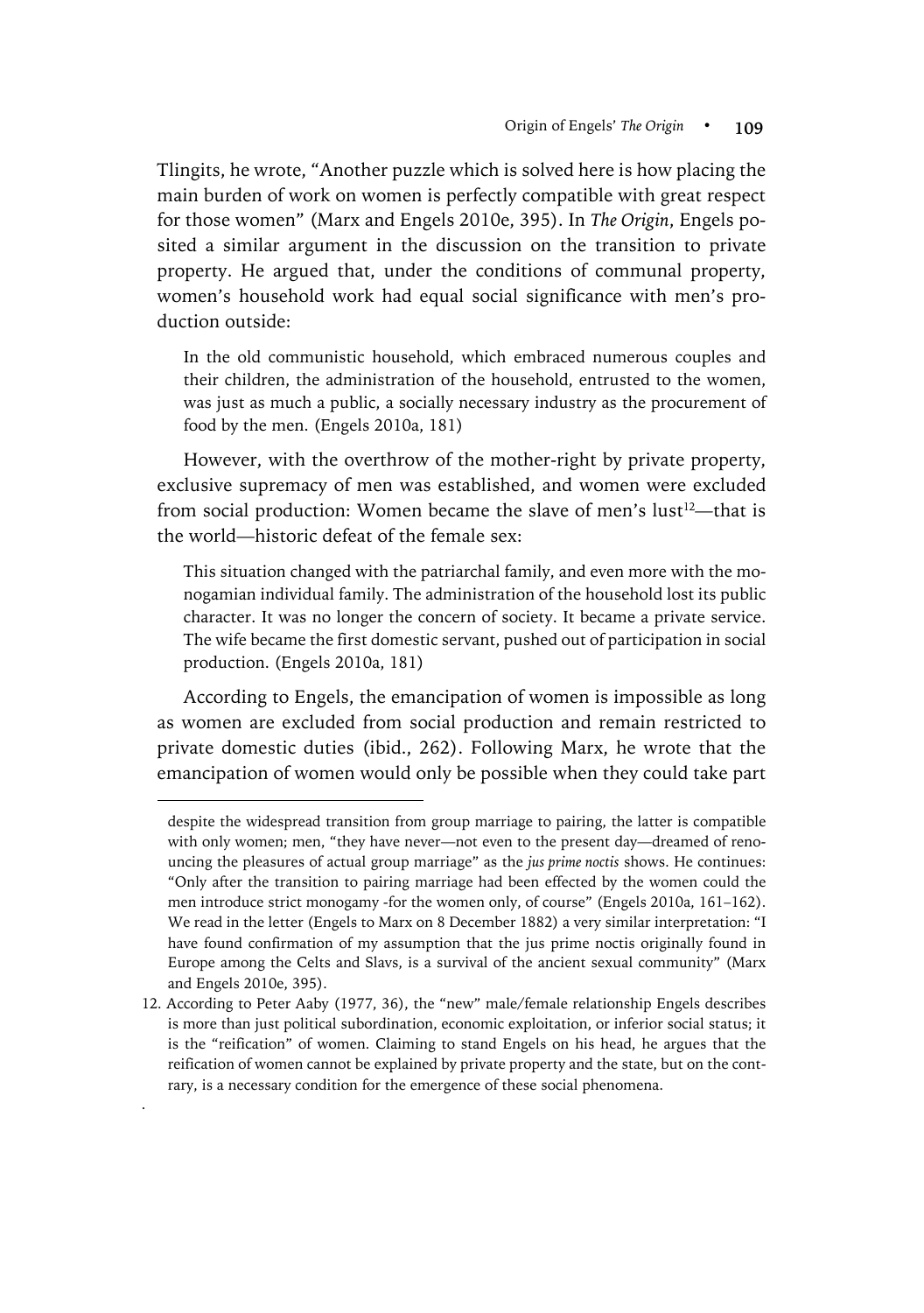$\overline{a}$ 

in production on a large scale. Marx writes in *Capital* that insofar as machinery dispenses with muscular power, it becomes possible for women and children—to be drawn to wage work (Marx 2010a, 398). Engels wrote:

The emancipation of women becomes possible only when women are enabled to take part in production on a large, social scale [...] And this has become possible only as a result of modern large-scale industry, which not only permits of the participation of women in production in large numbers, but actually calls for it. (Engels 2010b, 262)

This is one of Engels' (and Marx's) most controversial views and challenged by findings of women's contribution to subsistence production in pre-capitalist and non-capitalist societies. They reveal that since huntergatherers, women had taken part in production processes in several ways. First, in primitive societies, the distinction Engels made between a public sphere—men's work—and a private sphere—women's household service—did not exist (Leacock 1974; see also Luxton 2006, 25).13 Furthermore, several scholars such as Eleanor Leacock (1978, 27), Peter Aaby (1977), Carolyn Fluehr-Lobban (1979), and Moira Maconachie (2009) underline women's contribution to food provision in primitive societies. D. N. and G. K. (1989) give several examples of primitive societies, in which women take part in hunting. Leacock (1978, 252) points out women make an essential economic contribution in every society, but, according to her, their status depends on whether they control the conditions of their work and the distribution of the goods they produce. Again, many researchers such as Joan W. Scott (2005, 378) shows that women have worked as domestic workers, as farm laborers, and as apprentices and clerks, long before the factory work. Another problem in Engels' claim is that it has been impossible to explain the breadth and depth of the sexual division of labor by reference to different physical capabilities, for it is well known that women's work historically has been as laborious as that of men (see Humphries 2009, 26). Regarding this problem, Juliet Mitchell (1990, 47) points out that Engels therefore gives women's physiological weakness as a primary cause of women's oppression. As a result, it escaped Engels that women's labor contributes to social production and reproduction and is not limited to the domestic sphere.<sup>14</sup>

<sup>13.</sup> Luxton also criticizes Engels for his analysis ignored issues of race and racism.

<sup>14.</sup> Another problem of Engels' claim is related to the participation of women in social production in socialist societies. Feminist scholars, referring to women's situation in the exsocialist countries, point to the continuation of patriarchal relations and the double workload of women (see, e.g. Eisenstein 1979; Hatrmann 1981; Walby 1989).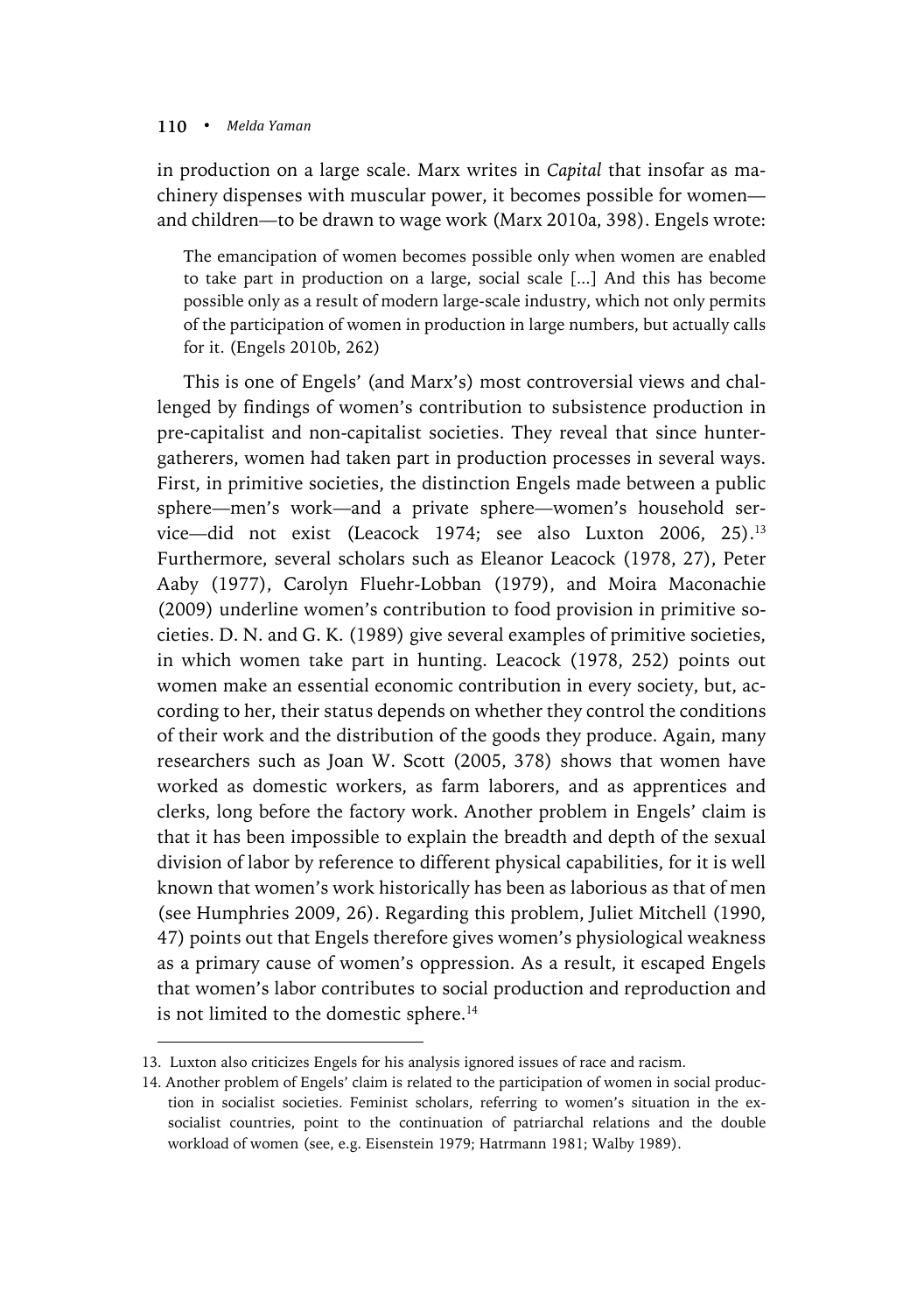Further, the initial connection between production and reproduction found in Engels became blurred with the assumption that the transformation of productive structures would automatically erase women's oppression (Beneria and Sen 1981, 294). As Cinzia Arruzza (2013, 87) points out, Engels' optimism over how women's joining the labor force would be the key to their emancipation has been disproved by reality itself.

 $\sim$ o $\sim$ 

As we saw, we find roots of central claims of *The Origin* in the earlier works and correspondence of Marx and Engels. More importantly, we find in *The German Ideology* the initial form of Engels' new perspective in *The Origin*. Marx and Engels had accepted that people produced themselves by their labor since the dawn of human societies. They had developed this conception in their early writings, such as Marx's *1844 Notebooks* or their *Holy Family*. Engels repeated this thesis but with a different emphasis in the Introduction to *The Origin*:

According to the materialist conception, the determining factor in history is, in the last resort, the production and reproduction of immediate life. But this itself is again of a twofold character. On the one hand, the production of the means of subsistence, of food, clothing and shelter and the implements required for this; on the other, the production of human beings themselves, the propagation of the species. (Engels 2010a, 1131–1132)

The first form of Engels' methodological stance is present in *The German Ideology*. There, Marx and Engels considered the production and reproduction of human beings, the woman-man relationship, and the family as one of the three essential aspects of social activity. They ascribed to the family a more independent role and placed it alongside production as a determining moment in history. In other words, they suggested analyzing society as a whole, including the relation between man and woman and the production of human beings alongside the production of material life and means of production. In the first section, "Feuerbach", they wrote:

The third circumstance, which, from the very outset, enters into historical development, is that men, who daily re-create their own life, begin to make other men, to propagate their kind: the relation between man and woman, parents and children, the family. (Marx and Engels 2010b, 42–43)

Some Marxist researchers claim that the first section of that chapter belongs to Marx. Ryazanov, for example, in his introduction to the "on Feuerbach", assigned the first section, entitled "Ideology in General,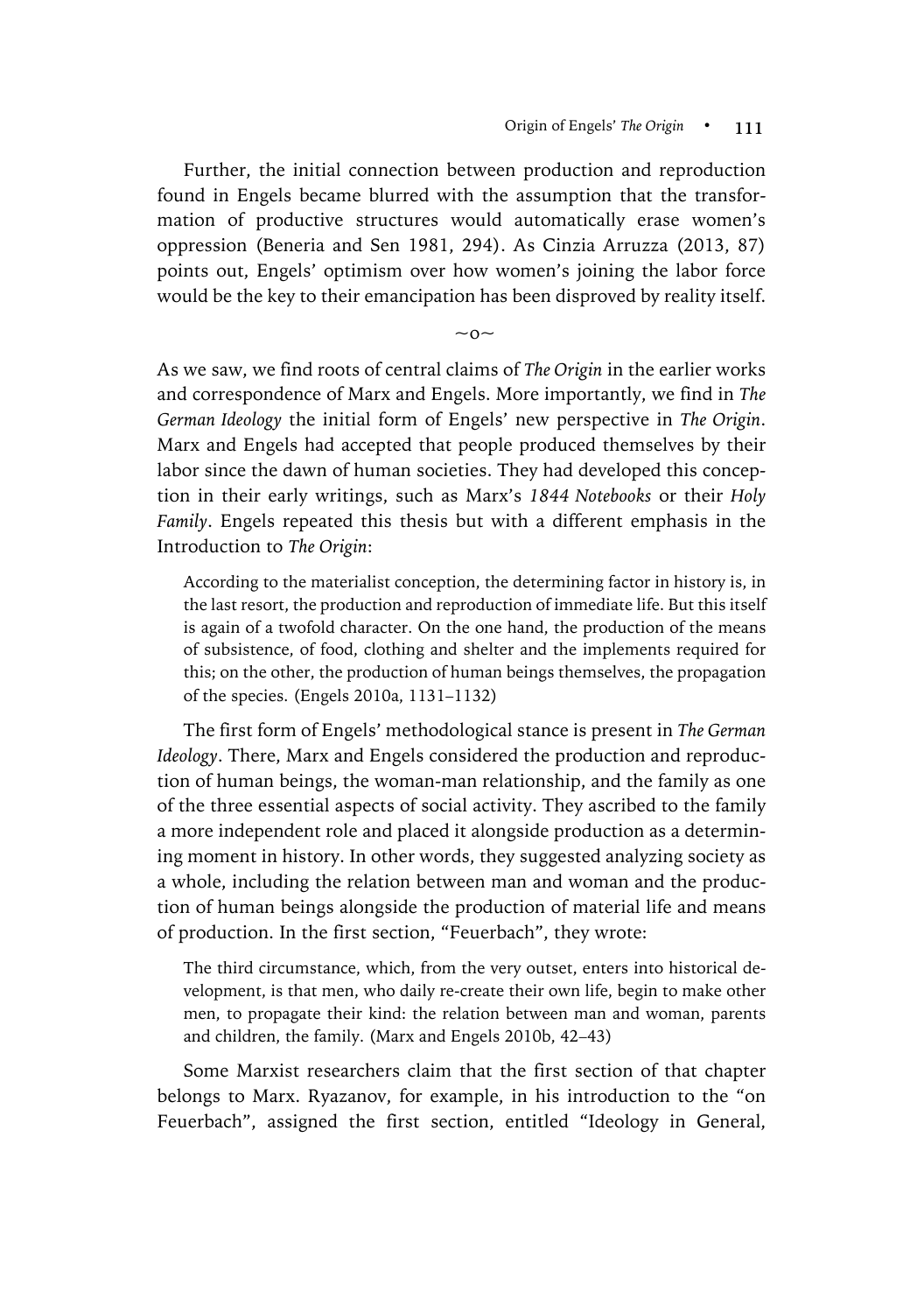$\overline{a}$ 

German Ideology in Particular", to Marx (Krader 1973a, 236) and claimed that the rest of the chapter was written solely by Engels (Carver and Blank 2014, 21). Krader, however, pointed out that Marx's characteristic phrasing is not confined to the first section but rather is evident in the rest of the chapter as well (Krader 1973a, 236). He suggested considering the entire chapter as basically the work of Marx. If one follows Krader, she has to admit the above quotation comes from Marx. That is, it was Marx alone who had considered the production of human beings as one of the essential three aspects. What Engels developed in *The Origin* was actually just the resurrection of Marx's earlier conception. However, if one stands on Ryazanov's side, Engels must have written this section alone. We are not sure whether it was only Marx, or Engels, or both who developed this perspective. Nevertheless, it is a product of their collaboration, and they both had approved the text—at least none of them crossed out this part.

In *The Origin*, Engels turned to this conception and went a step further by merging the first two aspects of social activity they posed in *The German Ideology* into one. Now we have "the production of the means of existence [...] and of the tools necessary for that production" on the one hand and "the production of human beings themselves, the propagation of the species" on the other—production and reproduction. He explained what is meant by the "production and reproduction of the immediate life".

Engels offers a theoretical and methodological guideline for the investigation of the origins of women's oppression by establishing a relation between the spheres of production and the reproduction. This methodological approach provided socialist feminists a ground to develop social reproduction theory.15 Thereby, patriarchal domination was distinguished from capitalist domination (Burris 1982, 60). 16Yet, some scholars, for example, Vogel (2013), Martha Gimenez (2009), and Paul Blackledge (2018) criticize Engels since his conception legitimizes the dual-system theories. Rather, they support the idea that there is only one system, relations of production, which also determines reproduction. On the contrary, socialist feminists praise what they lament but criticize him for not giving sufficient weight to reproduction. Frigga Haug (2015, 48), for example, appreciates

<sup>15.</sup> Social reproduction involves fundamental social processes and institutions through which people and society are reproduced. It has three dimensions: (a) Biological reproduction of the species, (b) Reproduction of the labor force, and (c) Reproduction of provisioning and caring needs.

<sup>16.</sup> That is, while laborers related to production are under capitalist exploitation, (female) laborers related to reproduction would essentially be under male domination.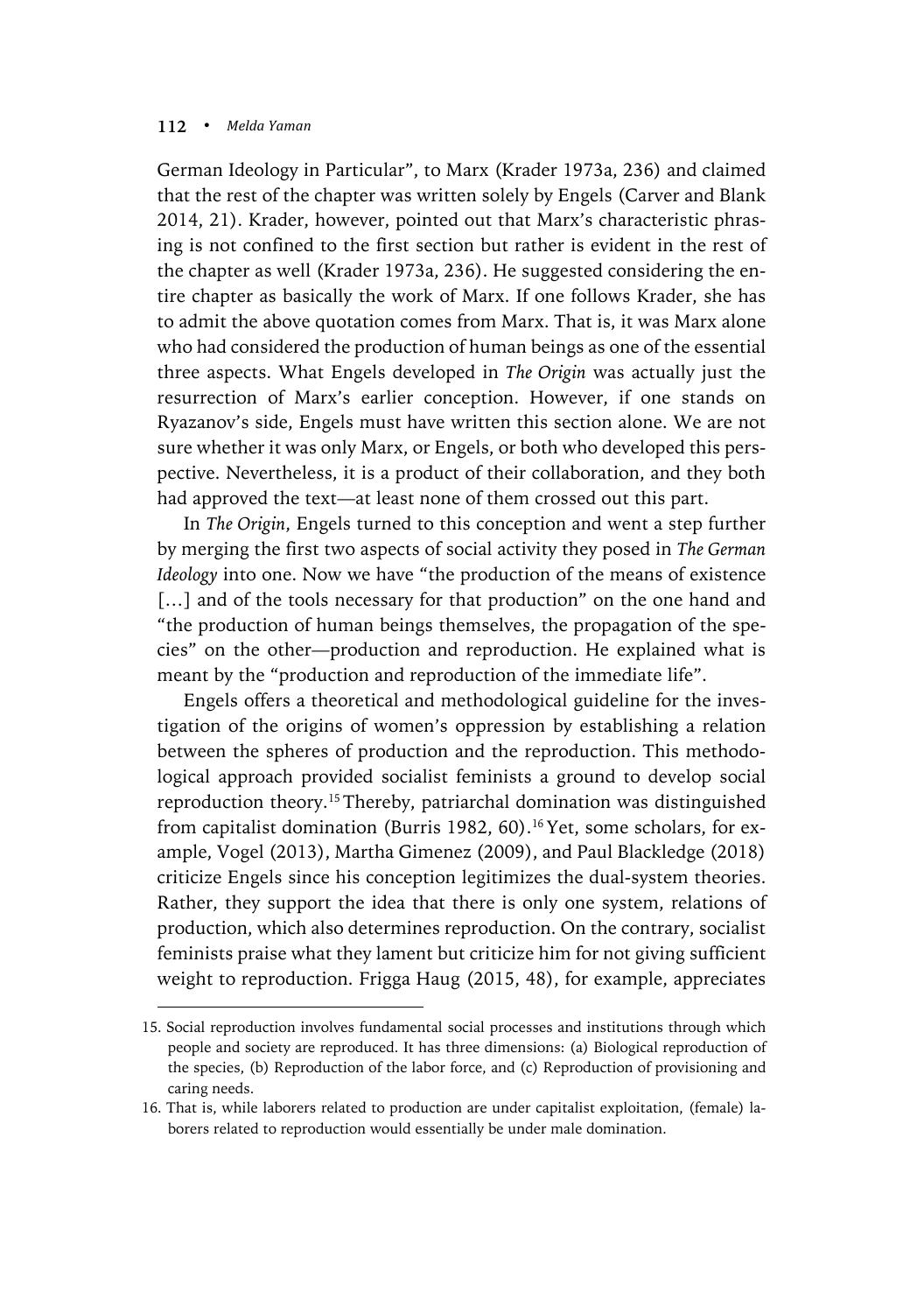Engels for he named both spheres as "production" and thereby established the starting point for a theory of gender relations. Jane Humphries (2009) praises Engels for his view that activities related to reproduction are analytically equivalent to those related to production, but criticizes him for subsuming reproduction under production. Heidi Hartmann (1981), in her classical critique of Engels, argues against the claim that reproduction is dependent on production and the contradiction between men and women has to be subsumed under the class struggle. She suggests explaining the sources and dynamics of the oppression of women by the interaction between capitalism and patriarchy (ibid.).

Although his methodological contribution opens new horizons, Engels' approach still suffers from various shortcomings. One of the most important problems is that his conception of reproduction is connected only to biological procreation. Maconachie (2009) points out the "naturalistic" approach of Engels toward the sexual division of labor between men and women. Susan Himmelweit and Simon Mohun (1977, 17–18), Vogel (2013), Humphries (2009, 13), and Haug (1998, 109) criticize Engels by claiming that he examined only procreation and not the domestic labor for the reproduction of society. Besides, in the rest of his book, he ignored the role of reproduction and the family and subsumed them under the mode of production, as Humphries mentioned above (Maconaiche 2009; Humphries 2009; Haug 2015, 48; Eisentein 1990, 123; Burris 1982, 60; Himmelweit and Mohun 1977; 17–18). Richard Weikart (1994, 663) rightly finds Engels' attitude in accord entirely with the earlier view in *The German Ideology*, where the family dropped out of consideration after having been ascribed a role. Humphries (2009, 11) points out that, in this way, feminist issues become secondary, and the contradiction between men and women is subsumed to that between capital and labor.

We see that the source material of *The Origin* was Marx's notebook on Morgan. Moreover, Engels' life-long cooperation with Marx also contributed to his work. We find in their joint works and correspondence similar debates on and initial forms of his arguments in *The Origin* on both the transition from communal to private property and its effects on women. Further, we see his view to ascribe to the family a more independent role and to place it as a determining moment in history has its origin in *The German Ideology*. Therefore, it would not be an exaggeration to claim that *The Origin's* roots go back to Marx.

 $\sim$  0 $\sim$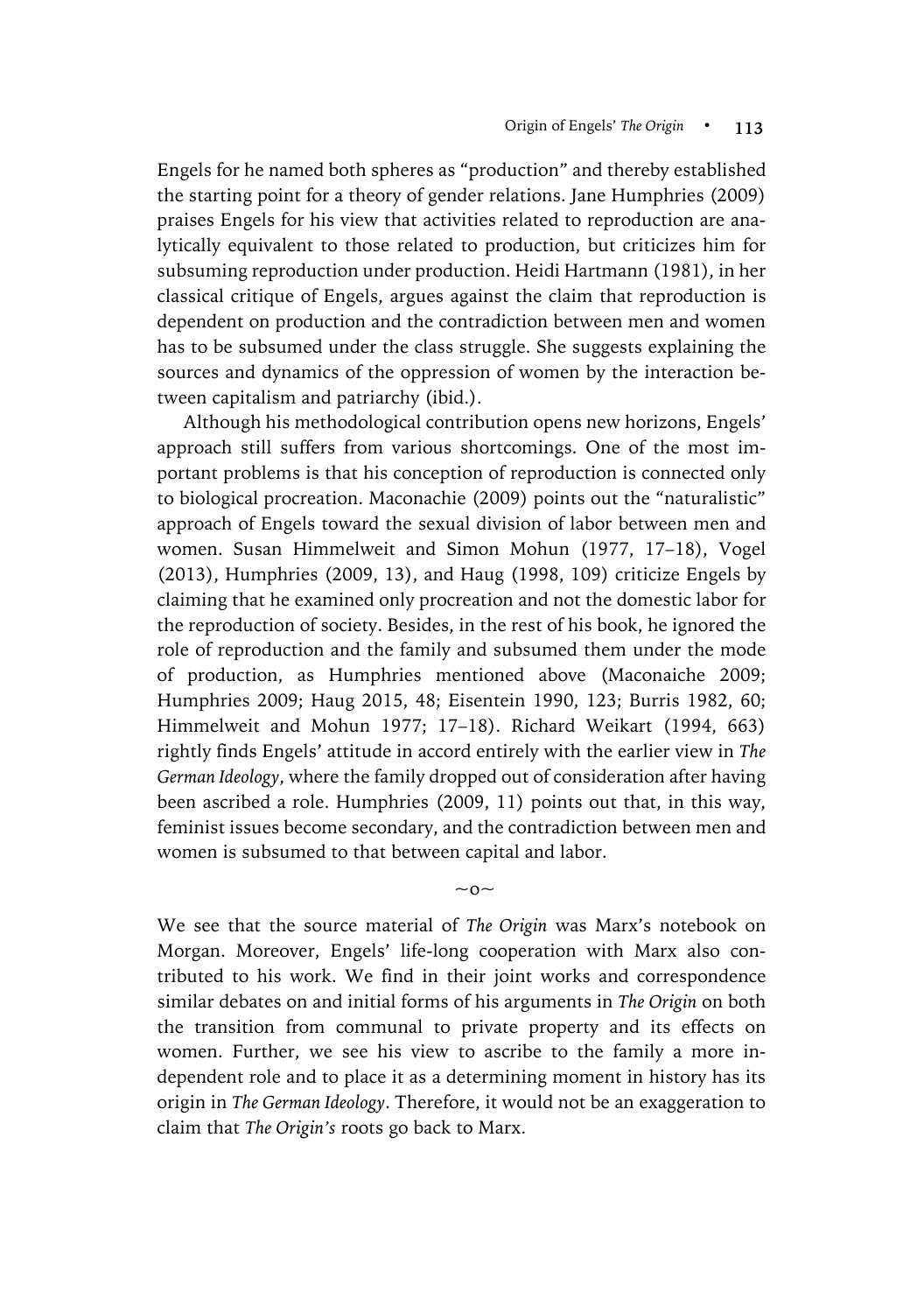$\overline{a}$ 

## *THE ETHNOLOGICAL NOTEBOOKS OF KARL MARX*

Although the genesis of *The Origin* is closely related to the *Ethnological Notebooks of Karl Marx*, it differs from the latter in many aspects, especially on the topics of transition from matriarchy to patriarchy, that is, the so-called world-historic defeat of the female sex. To see these differences, we need to take a closer look at *Ethnological Notebooks*.

In the *Ethnological Notebooks*, Marx revitalized his early thoughts, including those on the women question. He also developed new ideas and new perspectives, which remain relevant for our age.

Marx's engagement with anthropology continued in various ways throughout his life. One of the main subjects in his early studies was philosophical anthropology, as can be seen in his dissertation, in his writings, in his correspondence, and his polemics against Hegel, Feuerbach, and Proudhon. However, his interest in anthropology emerged most prominently in his last years, when he began to work intensively on empirical anthropology, from the works of the modern anthropology quartet, Lewis Henry Morgan, Sir Henry Sumner Maine, Sir John Budd Phear, and John Lubbock (Lord Avebury). Marx also studied several other works in ethnology; for example, in 1879, he excerpted the book *Communal Landownership: The Causes, Course, and Consequences of its Dissolution* by Maxim M. Kovalevsky. Thomas C. Patterson (2009, 3) points out that Marx was an anthropologist by nineteenth-century standards if not by modern ones.

However, his notebooks were left to the "gnawing criticism of mice" for a long time and did not attract anyone's attention, other than Engels and a few scholars. Nearly forty years later, at the beginning of the 1920s, David Ryazanov, the editor of the historical edition of the collected works of Marx and Engels, rediscovered Marx's ethnological notebooks. Although committed to publishing the whole opus of Marx and Engels, Ryazanov rejected the idea of publishing one type of text of Marx, his excerpt notebooks, such as the ethnological notebooks. He characterized them, with other late unpublished works of Marx, as "inexcusable pedantry."17

<sup>17.</sup> Still, he gave a lecture of a brief account of them entitled as "Latest Report on Unpublished Works by Marx and Engels" at the Socialist Academy in Moscow in 1923. After that, he published his speech in the Vestnik Sotsialisticheskoy Akademii, in the same year. In his speech he told, "Sometimes, in reconsidering these Notebooks, the question arises: Why did he waste so much time on this systematic, fundamental summary, or expend so much labor as he spent as late as the year 1881, on one basic book on geology, summarizing it chapter by chapter. In the 63rd year of his life—that is inexcusable pedantry. Here is another example: he received, in 1878, a copy of Morgan's work […] makes a detailed summary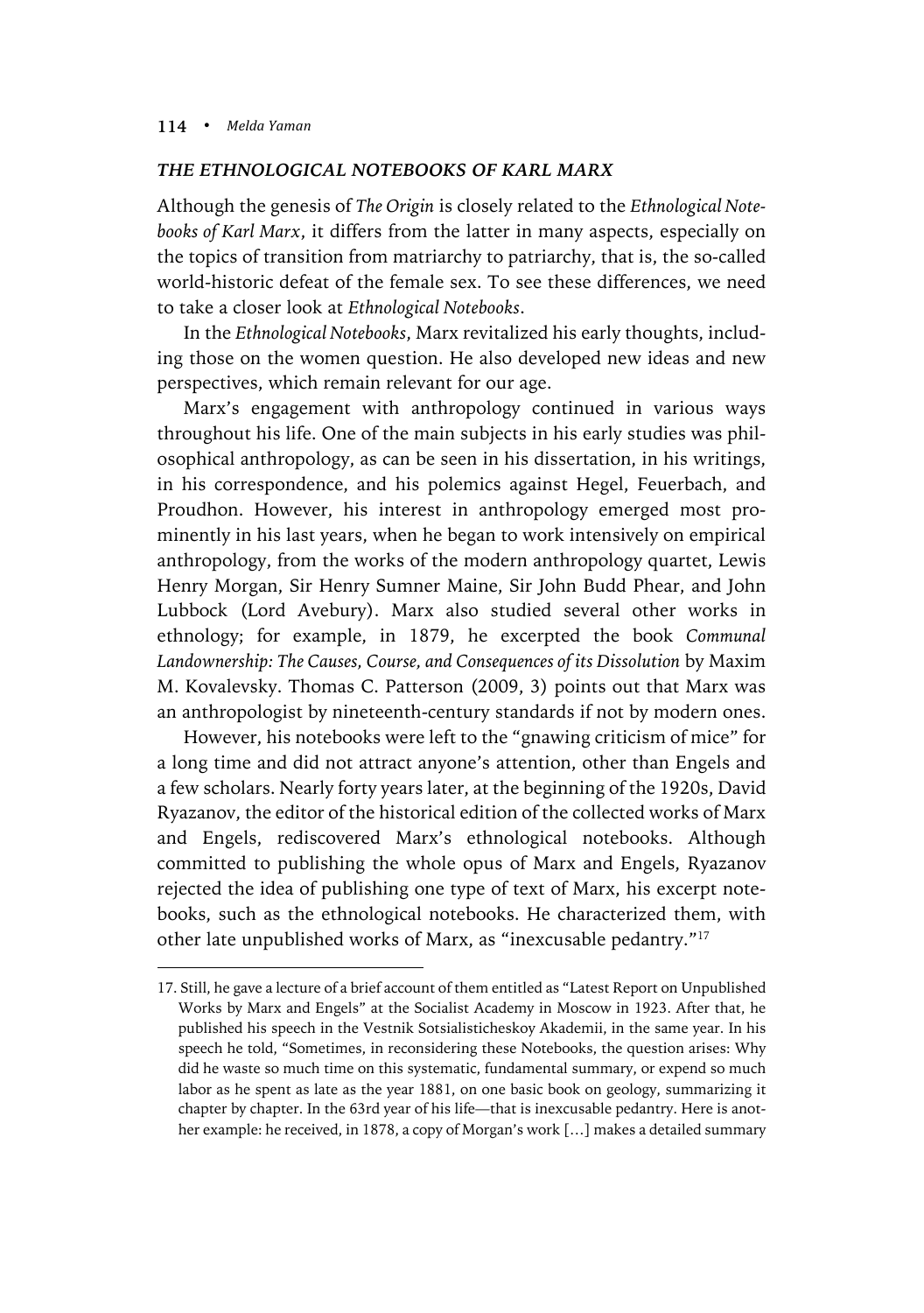After eighty-nine years from Marx's death, in 1972, Krader transcribed and published his notes under the title *The Ethnological Notebooks of Karl Marx*. However, the *Ethnological Notebooks* contain only about half of Marx's 1879–82 notes on non-Western and pre-capitalist societies.18

Marx's work is incomplete and sketchy. It is very difficult, as D. Norman Smith (2002, 74) writes, to navigate the labyrinth of Marx's text, which consists of German, English, Greek, Latin, French, Gaelic, Hindi, and other languages. According to Franklin Rosemont (1989), the book presents the reader with all the difficulties of James Joyce's *Finnegan's Wake* and even more. Christine Ward Gailey (2003, 52) argues that reading the Notebooks makes one feel like the street cop in *Blade Runner*<sup>19</sup> who was grappling with "City-speak."

As many scholars such as Rosemont point out, it is very far from being a rough draft, as well. It is a kind of "raw substance of work" (Rosemant 1989). In these notebooks, Marx both developed new ideas and revitalized his early thoughts, including those on the so-called women question—the oppression of women.

 $\sim$  0 $\sim$ 

*The Ethnological Notebooks* opened up entirely new perspectives. In these notebooks, Marx went over many themes he formulated in philosophical anthropology in the 1840s. In the notebooks, Marx paid special attention to the origin of both the classes and the family and patriarchy. While this has continuity with his past thoughts, it also contains new openings. Marx thought that communist concepts were embodied in these ethnological studies, particularly in Morgan's work on the Iroquois society; more importantly, he found the germ of future communist societies in these primitive communities. In other words, Marx not only looked at the past but developed a broad perspective that sheds light on the present and the future.

However, these notebooks did not attract the attention of many scholars; yet some, for example, Raya Dunayevskaya (1991, xxi), welcomes the

 $\overline{a}$ 

of Morgan" (Dunayevskaya 1991, 177–178). In 1941, the notebook on Morgan alone was published in the Arkhiv of the Marx-Engels based on photocopies of the original made by Ryazanov (For the details, see Krader 1974, 1; Anderson 1998, 2; Carver and Blank 2014, 15).

<sup>18.</sup> An all-English edition would be published soon. (For the details, see Anderson 2002 and Smith 2002.

<sup>19.</sup> 1982 science fiction film adapted by Ridley Scott from *Do Androids Dream of Electric Sheep* by Philip K. Dick.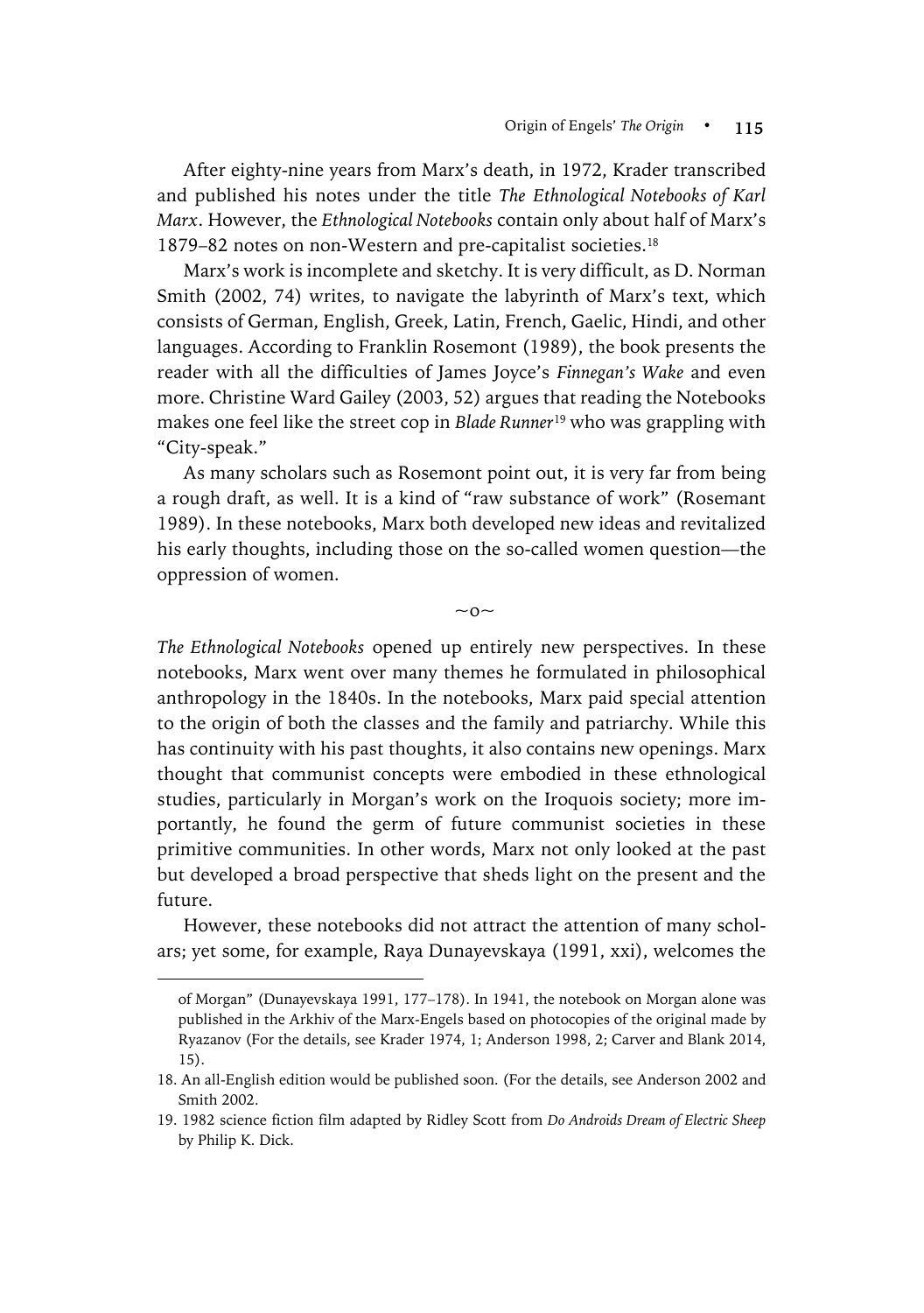book as a historical happening which creates "a new vantage point from which to view Marx's oeuvres as a totality" (ibid., 195). Kevin Anderson praised the book as a new window into Marx's thought (Anderson 1998).

These notebooks suggest that Marx is on the eve of a new and grander project. For some, these notebooks are the drafts of such a study. Krader (1973a, 312), for example, thinks that the outlines of such work were depicted in the *Grundrisse*, a plan for the composition of *Capital*. Rosemont (1989), too, compares them with the *Grundrisse* and considers, as Marx had said of the latter, *Ethnological Notebooks* to contain some "nice developments." He also thinks that Marx was, just as in the *Grundrisse*, in conversation with himself (ibid.). Similarly, Ward Gailey (2003, 47) compares them with the *Grundrisse* and other earlier works, however, in another respect. She finds continuity in them in terms of their concern of the relationship of communities to the state in various pre-capitalist contexts. Donald Kelley (1984, 256) compares the notebooks with Marx's *Economic and Philosophic Manuscripts*: "just as he had prepared the ground for his theory of capital by the critical notes in his *Manuscripts*, so now Marx began his new project through notes on the early and primitive societies." Kelley concludes that Marx was in a transition process from *Capital* to "a possibly even grander project" on a larger province of the human sciences: "Marx continued to look beyond the fictions of economic analysis. Implicit in his last notes […] was the aspiration of opening the door to larger categories, especially those of tribe, kinship, and sexuality […]" (Kelley 1984, 256).

In his last years, Marx really seemed planning a new grand project, setting aside all his other studies, especially the second and third volumes of *Capital*, and immersed himself in ethnology readings. This opens a new way of analyzing societies from a broad perspective by considering family and gender. This offers an opportunity to analyze also both the present bourgeois and the future societies. The question is, as Ward Gailey (2003, 47) asks, why Marx turned to the earlier forms of societies when his explicit aim in undertaking the study of capitalism was its dismantling? Moreover, what does his ethnological investigation mean in terms of his revolutionary perspective? Does that mean, for example, as some researchers claim, Marx abandoned his *Capital* project? According to Kelley (1984, 256), for instance, "caught up in this interest […] Marx could not finish his *Capital.*" Ryazanov thinks similarly; however, he complains about what Kelley praises. Ryazanov's criticism that "the old Marx" wasted so much time on this systematic, fundamental summary while he should have finished *Capital* is the other side of the same coin. Actually, both Kelley and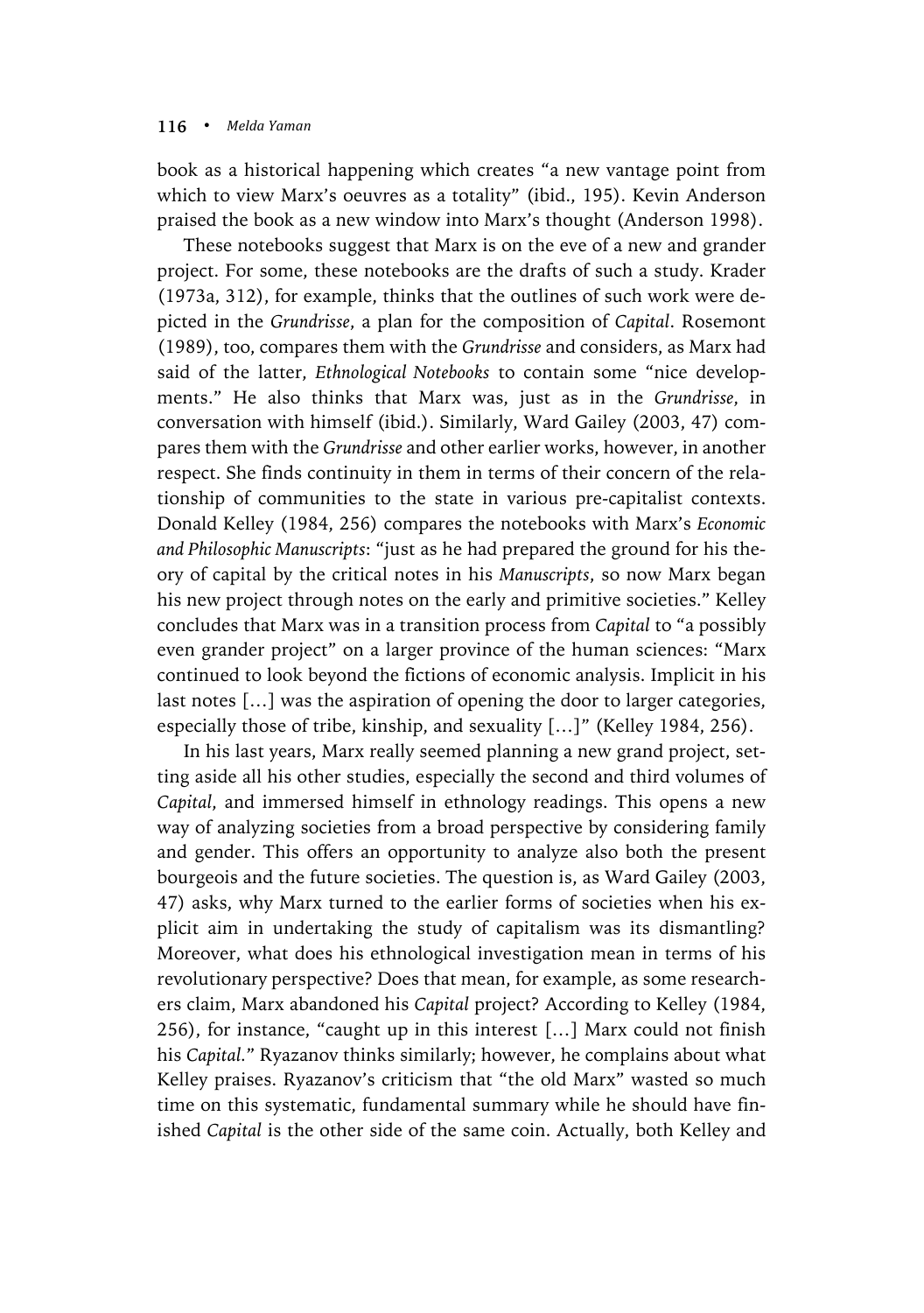Ryazanov claim the same thing: that Marx completely broke with the *Capital* "project." Against this, Smith (2002, 79) links Marx's interest in ethnology to the ongoing project of *Capital*, arguing that Marx's ethnology offers insights into globalizing capitalism and the dialectic of clan and class societies: "Marx began to explore the 'extended reproduction' of capitalism on a world scale"; therefore, he "needed […] to know as much as possible about non-capitalist social structures […] That is what the 'ethnological notebooks' represent." Patterson (2009, 91–92) agrees with Smith and thinks that Marx's turn to anthropology and history was not distinct from his concern with capitalism but rather was an integral part of that project. Similarly, Anderson (2002, 90) asserts that Marx's interest was organic to his wish to understand the periphery of an expanding global capitalist system.

Both approaches fail to provide the total conception of Marx fully. It was, actually, not a break with the *Capital* "project" as Kelley claims; on the contrary, the problems dealt with in *Capital* continued in the period of his more systematic ethnological researches in 1879–1882. However, Marx's interest in ethnology in his last years was not limited to, as Smith suggests, seeing "extended reproduction of capitalism on a world scale" either. Rather, the problem was related to, as Dunayevskaya (1991, 190) highlights, "how total must be the uprooting of existing society," a new type of revolution. From a similar perspective, according to Bellamy Foster and his colleagues, Marx set *Capital* aside due to his interest and direct identification with indigenous revolts (Foster, Clark and Holleman 2020, 9). As a result, the problem was, seeking a new type of human relations, a new type of society. This vision of a new type of—an egalitarian, classless, free— society is connected to, as Stanley Diamond (1975, 3) points out, Marx's lifelong purpose of concretizing the human possibilities he developed in his early writings. It is connected to realizing the human potentials fully, which was most clearly posed in what we know as the *Grundrisse, the Economic Manuscripts of 1857–1858*. Here in the *Grundrisse*, he redefined true wealth as the universality of individual's needs, capacities, enjoyments, productive forces, as the absolute unfolding of woman's creative abilities and potentials, as the development of all human powers as such the end in itself, as reproducing oneself in her totality and as the seeking in the absolute movement of becoming (Marx 2010b, 411–12).

Therefore, Marx approached anthropology from a historical materialist perspective and called upon the human past to develop a project for the future with revolutionary consequences. Marx's vision was a new form of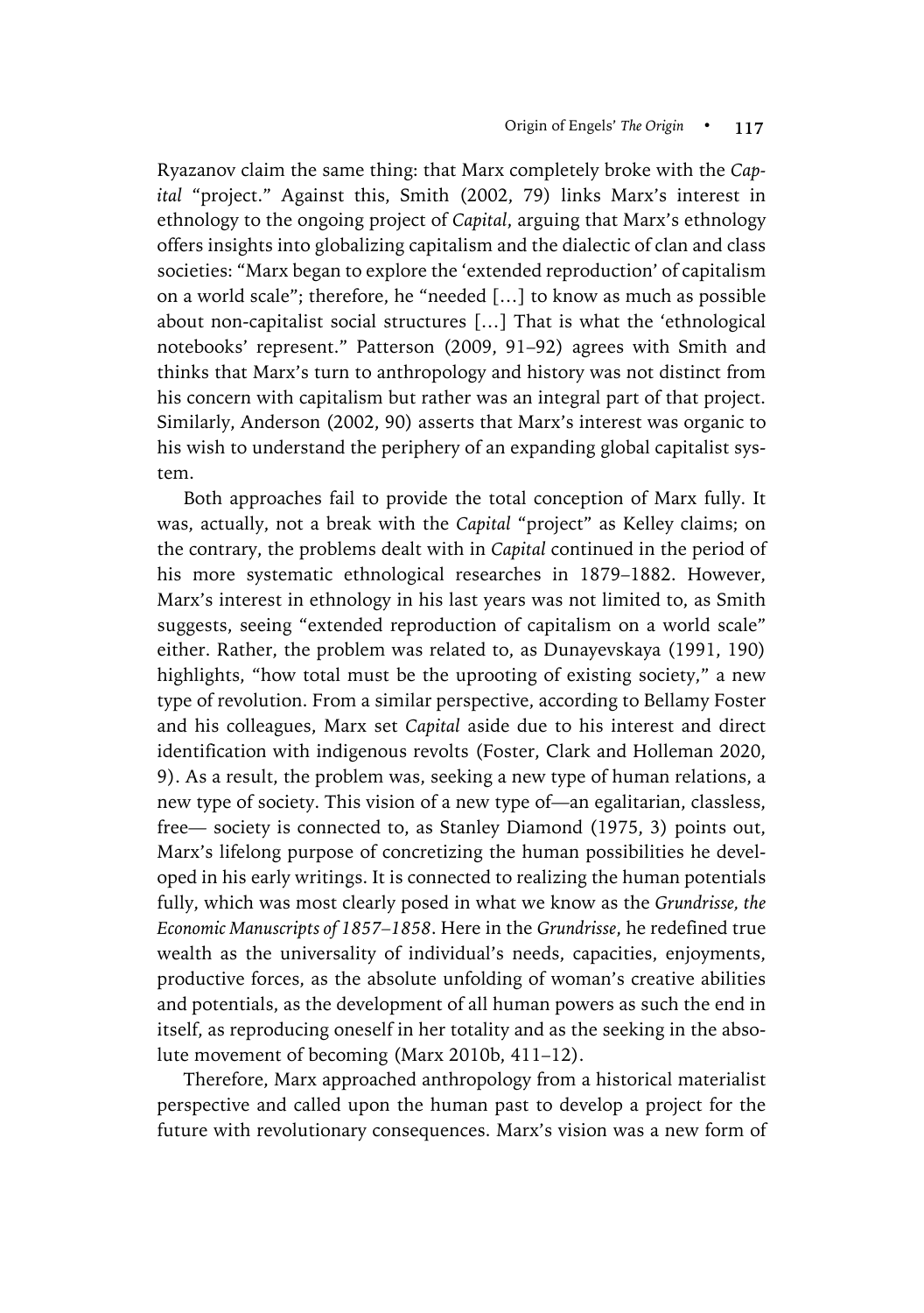society; therefore, he did not stop at any historical stage as if it were an ultimate one but insisted on the continuity of struggle and revolution. Diamond (1975, 3) concludes, he began with a vision and ended, just before his death, with the ethnological notebooks. However, that was not an "end"; rather, that was what Ward Gailey called "dialectical return" (Gailey 2003, 52–53), which we can see throughout Marx's works that provides us with a clue to one of the purposes of the anthropological explorations in the Notebooks. That is what Marx found in Morgan several years after he had criticized Maurer and Grimm; that is the problem of "what is newest in what is oldest." In short, ethnological studies in his last years enabled him to continue the vision he embraced in his early writings in a new way, from a different view, and with new revolutionary implications.

 $\sim$  0 $\sim$ 

With this revolutionist perspective, in his ethnological studies, Marx turned back to his earlier ideas, especially to the oppression of women. Many scholars mention that the early thoughts of Marx were present in his very last work. E. P. Thompson (1981, 163), for example, writes "Marx, in his increasing preoccupation in his last years with anthropology, was resuming the projects of his Paris youth." For Dunayevskaya (1991, 190), with his study on primitive societies, Marx was diving into the study of human development, in the most basic Man/Woman relationship that he had worked out in his *1844 Economic-Philosophic Manuscripts*. Rosemont (1989) also thinks that the relation between man and woman, a topic of Marx's *1844 Manuscripts*, is one of the recurring themes of his ethnological inquiries. Maximillian Rubel (2005, 354) claims that Marx returned to some of Fourier's intuitions that he had incorporated in his first book, *The Holy Family*, written some thirty years earlier. But some writers object to these views. Anderson (2002, 90), for example, underlines that, in these writings, one of the core theoretical issues was family and gender relations across a wide variety of societies; however, he thinks they did not arise, except briefly, during any other period of Marx's work. For Paresh Chattopadhyay (1999, 68), on the contrary, this was not a return to the women's issue but the maintenance of the "feminist" position which Marx had already had.

In his ethnological research, Marx returned to his earlier theme of the "women question." He traced the roots of family and oppression of women. Moreover, Morgan's studies on gentile societies made him concretize his early consideration of communal societies. He now worked out his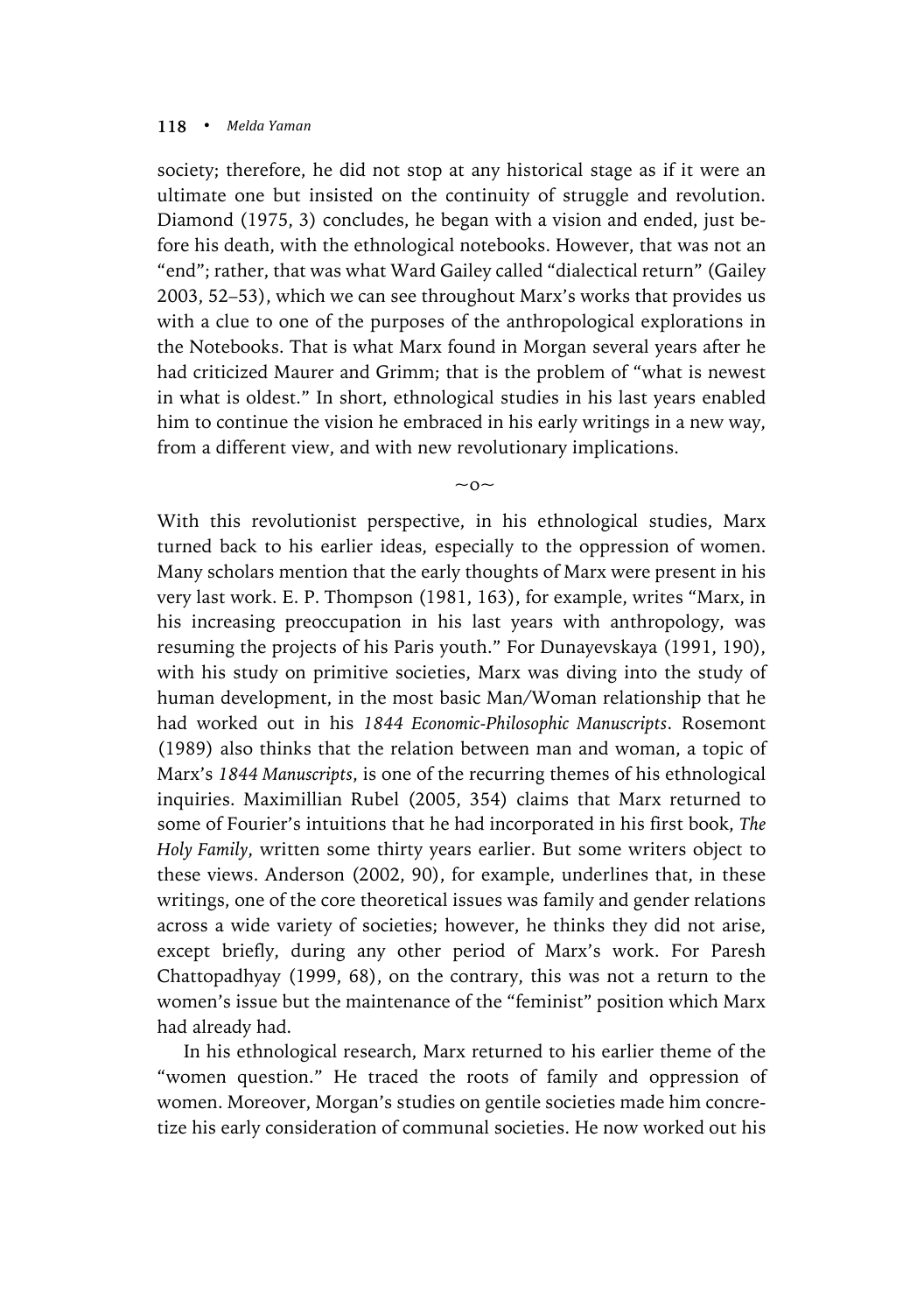earlier vision of the emancipation of women he had taken up in his early writings in a new way. The egalitarian relations were one of the characteristics of gentile societies that most interested Marx. Indeed, he was struck by the freedom women enjoyed in gentile organizations such as the Iroquois, where the degree of social involvement of women was far beyond that of any civilized society. Therefore, he cited several passages from Morgan on women. For instance, he quoted a letter sent to Morgan by a missionary among the Seneca:

The women were the great power among the clans, as everywhere else. They did not hesitate, when occasion required, 'to knock off the horns', as it was technically called, from the head of a chief, and send him back to the ranks of the warriors. (Marx 1974, 116)

Marx's readings in ethnology also led him to dig into the roots of oppression of women and the development of—patriarchal—family across history. For example, his notes on Lange contain varying forms of the marital power of the Roman *paterfamilias* across class, ethnic lines, and history (see Anderson 2002, 92). In these notebooks, he turned one more time to Fourier and wrote that "the modern family contains in germ not only slavery, but also serfdom […] It contains in miniature all the antagonisms which later develop widely in society and its state" (Marx 1974, 120). Further, he evaluated the transformations taking place in the institutions of society with their impact on women. For example, Marx pointed out that as Roman civilization developed, marriage was included within the scope of secular rather than traditional law. This resulted in the weakening of *paterfamilias* and the empowerment of women (see Anderson 2002, 94).

# **DIFFERENCES BETWEEN** *THE ETHNOLOGICAL NOTEBOOKS* **AND**  *THE ORIGIN*

Although one of the source materials of *The Origin* is the ethnological notebooks of Marx, and although Engels and Marx agreed on many issues, *The Origin* differs from Marx's manuscripts in many respects; actually, it reflects Morgan's book far more than it reflects Marx's notes (Rosemont 1989). The reason is that Engels made use of, but a small part of, Marx's excerpts in *The Origin*. However, this is not a question of quantity but methodology. There are significant divergences in vision (Kelley 1984, 260).

One of the main topics of Engels in *The Origin* was the transition from the matriarchal family to the patriarchal one through private property—the world—historic defeat of the female sex. According to Engels: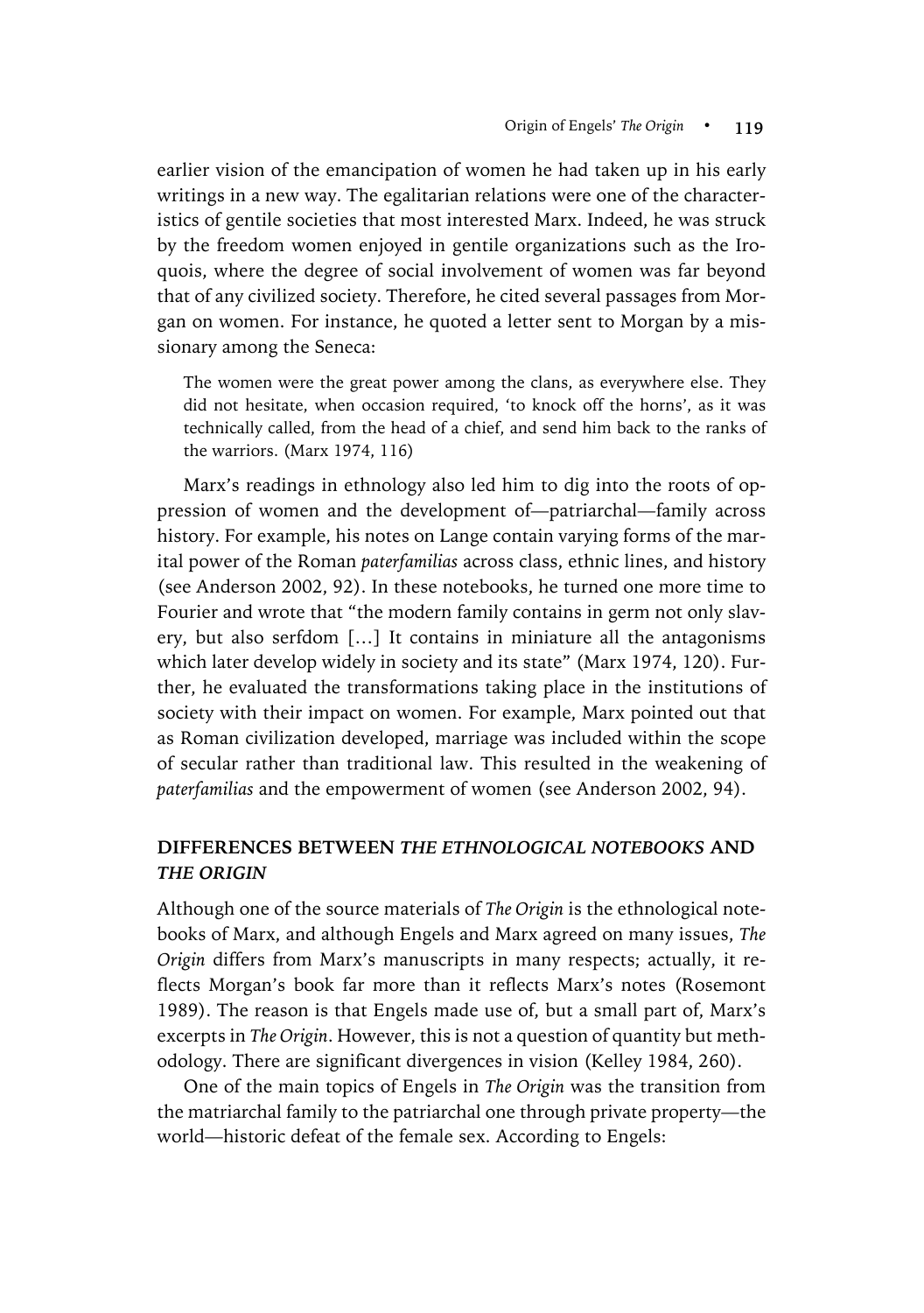The overthrow of mother right was the world-historic defeat of the female sex. The man seized the reins in the house too, the woman was degraded, enthralled, became the slave of the man's lust, a mere instrument for breeding children. (Engels 2010a, 165)

However, Marx seemed not interested in this transition as Engels did.

The origin of patriarchy was indeed one of the prominent controversial issues in nineteenth-century anthropology (see Fluehr-Lobban 1979; Krader 1974; Levine 1973; Maconachie 2009). Bachofen, in his *Das Mutterrecht* (1861), developed the concept of the matriarchate and proposed the idea of the historical priority of maternal kinship and matriarchal social order over paternal kinship and patriarchal order. Independently J. F. McLennan described archaic endogamous groups forming around "primitive mothers." Lubbock based *The Origin of Civilization* on the matriarchy thesis. Sir Henry Maine (1861), on the contrary, described the early human society as male-dominated. In the *Ancient Society*, Morgan, criticizing Maine's idea, pictured the gentile organization of society, based on motherright, as preceding the monogamous organization of society, based on father right. Engels, following Bachofen and Morgan, asserted that matriarchy (and descent in the female line) was a general phase of human history, which was overthrown and replaced by patriarchy (and descent in the male line). He had additional assumptions that women did not participate in direct production in primitive societies, and their domestic work had equal social significance with men's work outside. He assumes that supremacy of women characterised primitive societies, but he argues that it rested on the material foundation of a natural sex-division of labour within the primitive communistic household (Vogel 2013). According to Engels, with the transition to livestock and agricultural production, men now began to gain control over the surplus product—possession of the herds—and gained the dominant position in the family. Women's domestic work lost its public character, and the wife became the domestic servant of men. Men wanted to pass on their inheritance to their sons. But under the conditions where the descent was reckoned according to the mother, it was not possible. Two major changes were required: on the one hand, tracing the lineage through the father—overthrow of matrilineality—, and on the other hand, transferring men's inheritance to only their sons—the overthrow of matriarchal law of inheritance—. That means matriarchy had to be overthrown. Consequently, a form of marriage, patriarchal monogamy, which ensures the male line of descent and the paternal law of inheritance, was invented.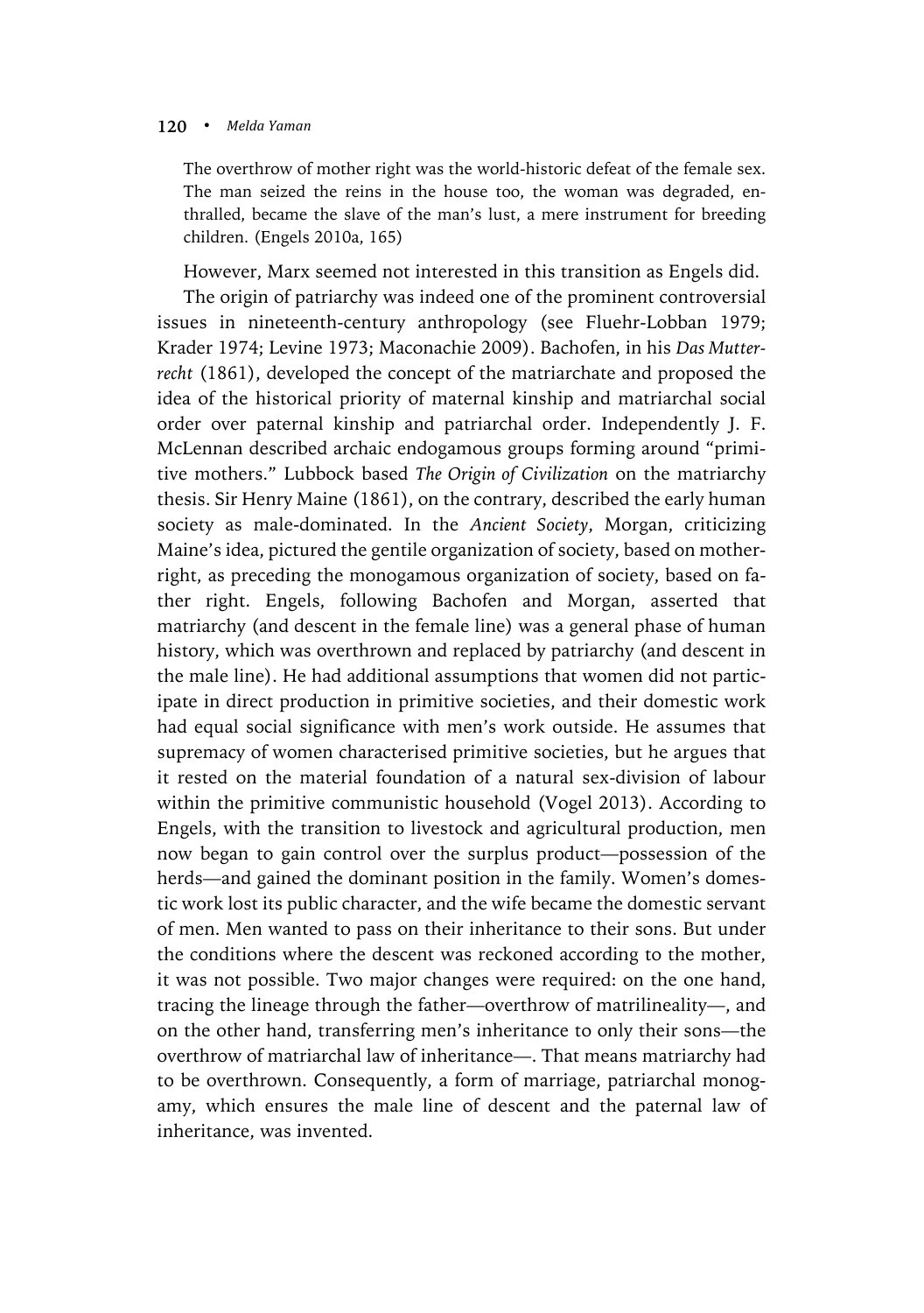As many scholars show, Engels failed to support his claim of the "world-historic defeat of women" due to private property. His assumptions failed, too. His arguments of the concentration of private property in the hands of men and men's desire to pass their wealth to their sons, in particular, remain unexplained. Humphries (2009, 12), for instance, points out that it is not clear why men controlled the herds when agricultural production was women's sphere. According to her, if the surplus product was wrested from women's control, men must already have appropriated power. Josette Trat (1998, 91) highlights that Engels' argument presupposes relations of domination which he claimed to explain. Maconachie relates Engels's explanation to his "naturalistic" approach toward the sexual division of labor between men and women (Maconachie 2009). Weikart (1994, 663) posits another essential question: Why would men in a matrilineal system want to bequeath their property to their biological children? Trat (1998, 91) asks similarly, what is this curious "instinct" pushing men to act like that; as Arruzza (2013, 85) asks similarly, "what are the foundations of it?" Weikart (1994, 663) and Stevi Jackson (1999, 21) reveal that this vitiates Engels' analysis, for he insisted that the transformation to monogamy was social and not natural. Gimenez (2009, 42) thinks Engels' explanation that men wanted to pass their wealth to their children is idealistic. Materialist analyses, however, examine transformations in human needs and behaviors through social relationships. Treating such social relations as natural thus undermines materialism.

In light of these criticisms, I want to question Engels' notion of the world—historic defeat of the female sex—the transition from the matriarchal society to a patriarchal one—, comparing *The Origin* with *Ethnological Notebooks*. First, as many researchers in anthropology indicate, findings do not support the matriarchal epoch thesis.<sup>20</sup> Matrilineality (that is, the maternal line) cannot be confused with a matriarchal society in which women have a dominant power. There are only some matrilineal societies but not any matriarchal ones. However, there is no contemporary or historical example of a matrilineal social organization in which political power is monopolized by women. It is true that in these matrilineal societies, men exert little authority over their wives; however, women and children are under greater or lesser authority from the women's kinsmen—brothers or mothers' brothers—. The position of women did indeed decline with the

 $\overline{a}$ 

<sup>20.</sup> Fluehr-Lobban (1979) gives details of the anthropological debates (see also Gough 1971, 761 and Leacock 1974).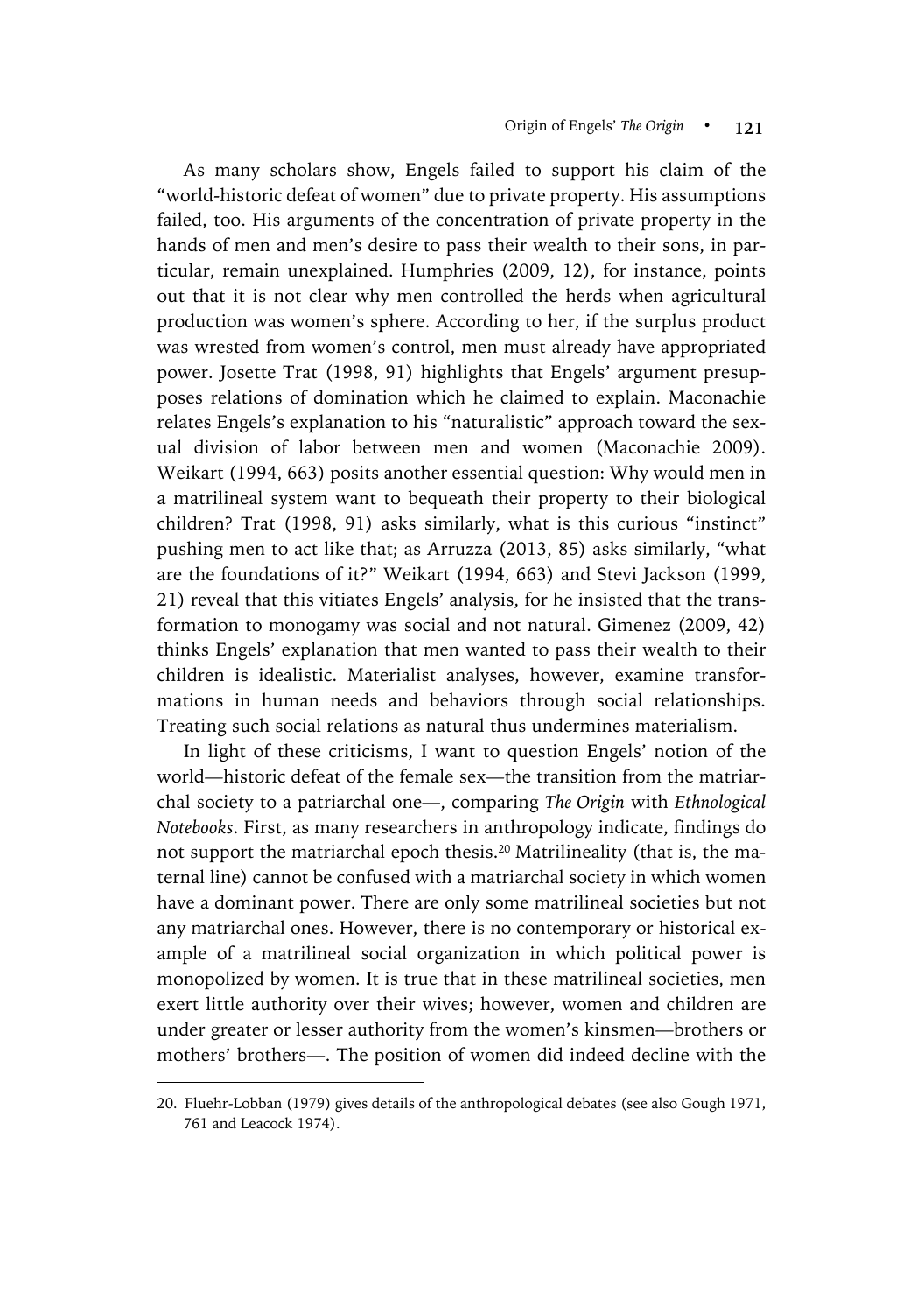$\overline{a}$ 

emergence of class society, but that does not mean that women were executers and rule makers in pre-class societies. Further, many data illustrate that women are not the complete equals of men in most primitive societies lacking private property. There is also some evidence, which shows the gradual emergence of male domination within primitive communal societies. Trat (1998, 92) mentions feminist views, which extend oppression over women to the gradual emergence of a kind of property held by the kin groups within communal societies. Karen Sacks (1983, 397) <sup>21</sup> and Trat (1998, 91) also point out that male domination can be found in pre-class societies, which do not know of private property. The concentration of private property in the hands of men actually proves that men previously had power and privileges, as Humphries and Trat suggest above. Aaby (1977, 27) concludes that if we follow Engels's logic, the female sex should never have been defeated because women were the direct producers of agriculture. Similarly, when we reject his arguments that women did not participate in direct production in primitive societies and animals were domesticated before agriculture, the ground of the world-historic defeat of female sex collapses. It means the private property does not seem to be the basis for male supremacy, though the position of women declined with the emergence of class society.<sup>22</sup>

Aside from these problems, Engels' notion of the "world-historic defeat of the female sex" creates one of the deepest divergences between *The Origin* and the *Ethnological Notebooks*. One reason for this is that there are differences between Marx and Engels in their approach to Bachofen's and Morgan's works on the issue of the historical priority of the mother-right. First, it was not really Marx's statement; it originated in Bachofen. Concerning Morgan, although both were greatly influenced by his book, their approaches differ. According to Engels, Morgan independently discovered the materialist interpretation of history; however, Marx was less impressed

<sup>21.</sup> Just like Engels did by comparing American Indians with Germans in a letter to Marx (see the first chapter), Sacks, starting from a distinction between public and domestic labor and women's role as adult and wife, compared the position of women in four different societies: a hunter-gatherer society (Mbuti), two non-state agricultural societies (Loved, Pondo), and a state society (Ganda), She concludes that women are not necessarily either social adults or dependent wives; they may be both since their position in each sphere is determined by different factors. However, her analysis does not explain the relation of women's social status with their labor (Sacks 1983 386–87).

<sup>22.</sup> Still, despite their criticisms, some scholars agree with Engels' claim that gender oppression emerged with private property and classes (see, e.g., Leacock 1974 and Gimenez 2009, 41).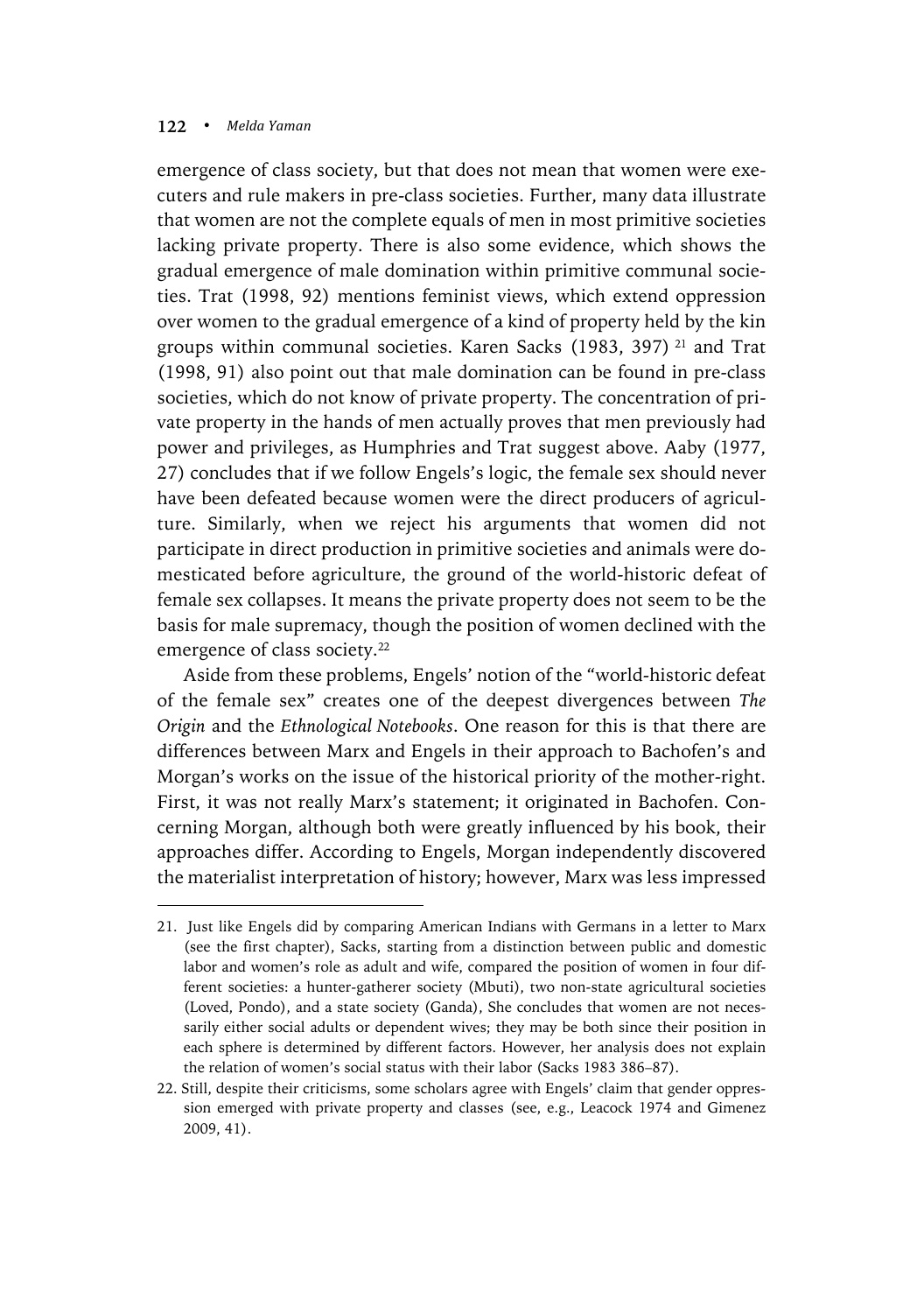with Morgan's conclusions and did not share Engels' view that *Ancient Society* is an epoch-making work (see Krader 1973a, 250 and Fluehr-Lobban 1979, 343). Moreover, while Engels took from Bachofen the idea of matriarchy and thought it was approved by Morgan's researches, Marx did not adequately support this argument in his notes. Moreover, as Fluehr-Lobban insists, in none of Marx's writings on primitive communist societies is there any suggestion that he accepted the historical priority of matriarchy (Fluehr-Lobban 1979, 344).

Further, in explaining the origin of the oppression of women, Engels made the topic of property of herds a central one; however, Marx did not put a special emphasis on that. Rather, for Marx, the establishment of patriarchy was based on the same dynamics that also lead to private property. Marx's approach to empirical anthropology was underpinned by a historical and dialectical notion of society (Patterson 2009, 93). He considered, like Hegel, human society as a process of becoming and contradictions as the motor of historical movement. He focused on the inner contradictions of gentile societies, not on the struggle between matriarchal and patriarchal forces, as Fluehr-Lobban (1979, 344) shows. Thus, he proceeded from the fact that the principle of gens has its negation in concrete social organization as ranks, casts, and social stratification (Krader 1974, 13–15). Besides, while Engels explained the emergence of the patriarchal family only with subjective factors—men's desire to pass their property to their children—, Marx included objective sides of interest.<sup>23</sup> He focused on the formation of ranks and the relation between the chiefs and the mass. This dialectical approach was quite clear in his comment on Morgan:

The expression by Plutarch, that 'the humble and poor readily followed the summons of Theseus' and the judgment from Aristotle cited by him, that Theseus 'was inclined toward the people', appear, however, despite Morgan, to indicate that *chiefs of the gentes* [*…*] *through wealth etc. had already reached a conflict of interest with the common people of the gentes.* (Marx 1974, 210; emphasis added)

In these words, Marx challenged Morgan, pointing out the conflict between the chiefs and the mass. This means the conflict of interests has its roots in communal societies. Moreover, this is not only the conflict between two individuals but between two different social *layers*. That is the objective side of the interest of property Marx pointed out.

 $\overline{a}$ 

. 

<sup>23.</sup> Krader (1973a) offers a detailed analysis about objective and subjective factors of interest.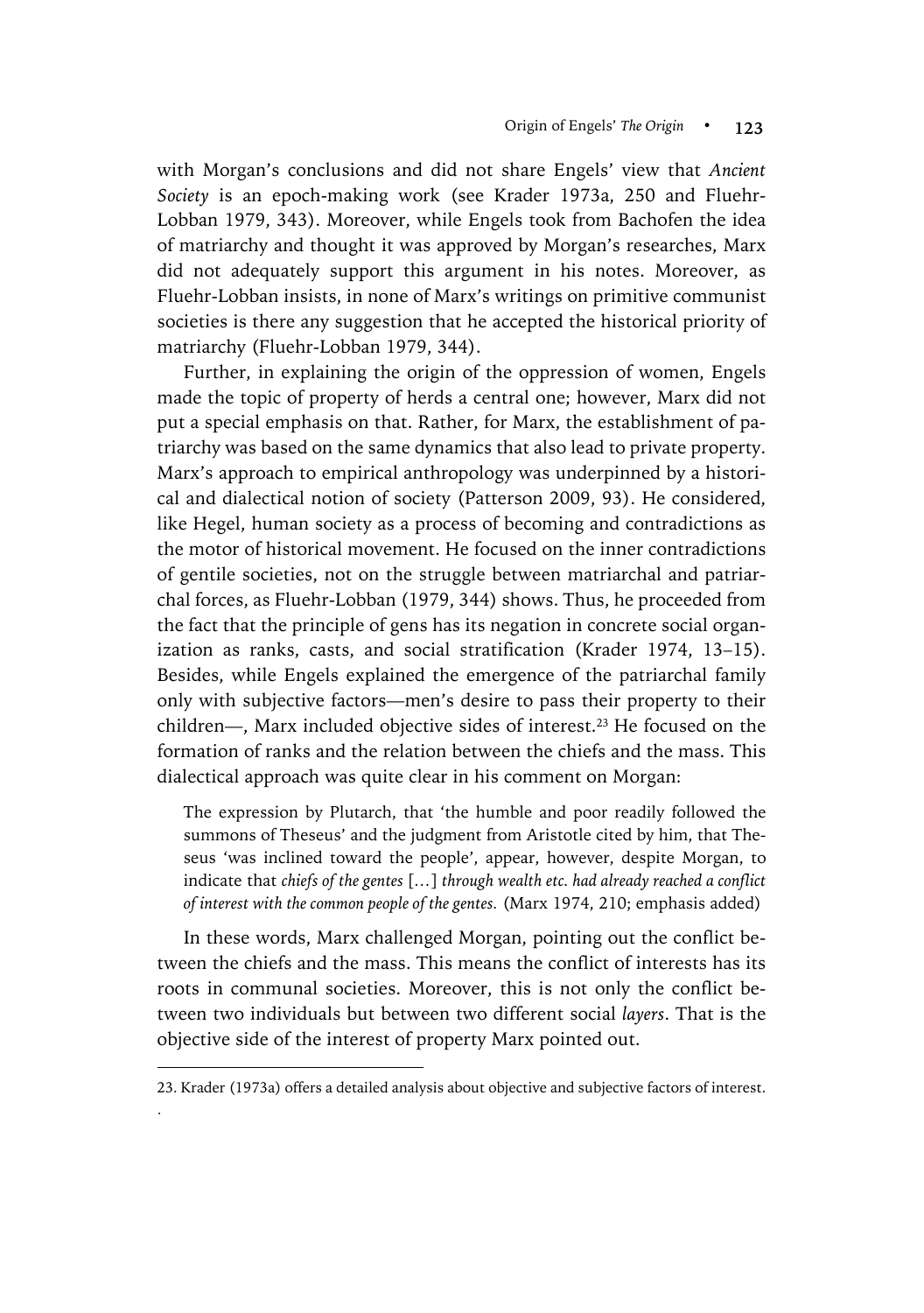Marx extended the roots of inequalities to communal societies, and he discerned the germs of male domination there. The development of gender inequalities was, in fact, according to Marx, accompanied by a substantial process, the birth of social stratifications, the gradual emergence of a propertied and privileged tribal caste within the gentile organization. In brief, he showed that oppression in general and the suppression of women, in particular, arose from within primitive communism, related to the establishment of ranks—the relationship of the chief to the mass (Krader 1974; Dunayevskaya 1991). One can see this from the commentaries he added to the excerpts he took. For example, when Morgan mentioned Iroquois women were free to express their wishes and opinions through a representative in the Council of Chiefs, Marx added with emphasis "Decision given by the [all-male] Council." Marx (1974, 162) showed that even in a gentile organization like the Iroquois, where women enjoyed much greater freedom, men already had some privileges.

Those comments Marx added also reveal the dialectic in his reasoning. Marx did not take facts as they were, as they seem, but evaluated them together with their negation through their dialectical movement. For example, as the quotation above shows, where Morgan spoke of the freedom of the Iroquois women, he pointed out that women's rights were restricted by men. Likewise, where Morgan stated that the Greeks exhibited a principle of studied selfishness among the males, tending to lessen the appreciation of women, Marx referred to the situation of the goddesses on Olympus as the demonstration of the formerly free and more influential position of women (Marx 1974, 121).

Another but essential problem with the notion of "the world-historic defeat" is that it ignores the struggle of women that has taken various forms throughout history against male domination. On the one hand, this statement does not mention struggles, weapons, and other means of oppression in the emergence of patriarchy. On the other hand, and more importantly, it portrays women as passive, submissive victims rather than active, persistent, history-making subjects. It, therefore, postpones the emancipation of women until an indefinite time.

However, for Marx, in the historical development, human beings are the main subject—men and women acting, self-actualizing, reproducing themselves and the society—. Hence, *The Ethnological Notebooks*, as Ward Gailey (2003, 52) emphasizes, can be seen as a defense of human agency in determining pathways of change. As he did not stop at any historical stage as if it were ultimate, he did not take the rise of patriarchy as an end.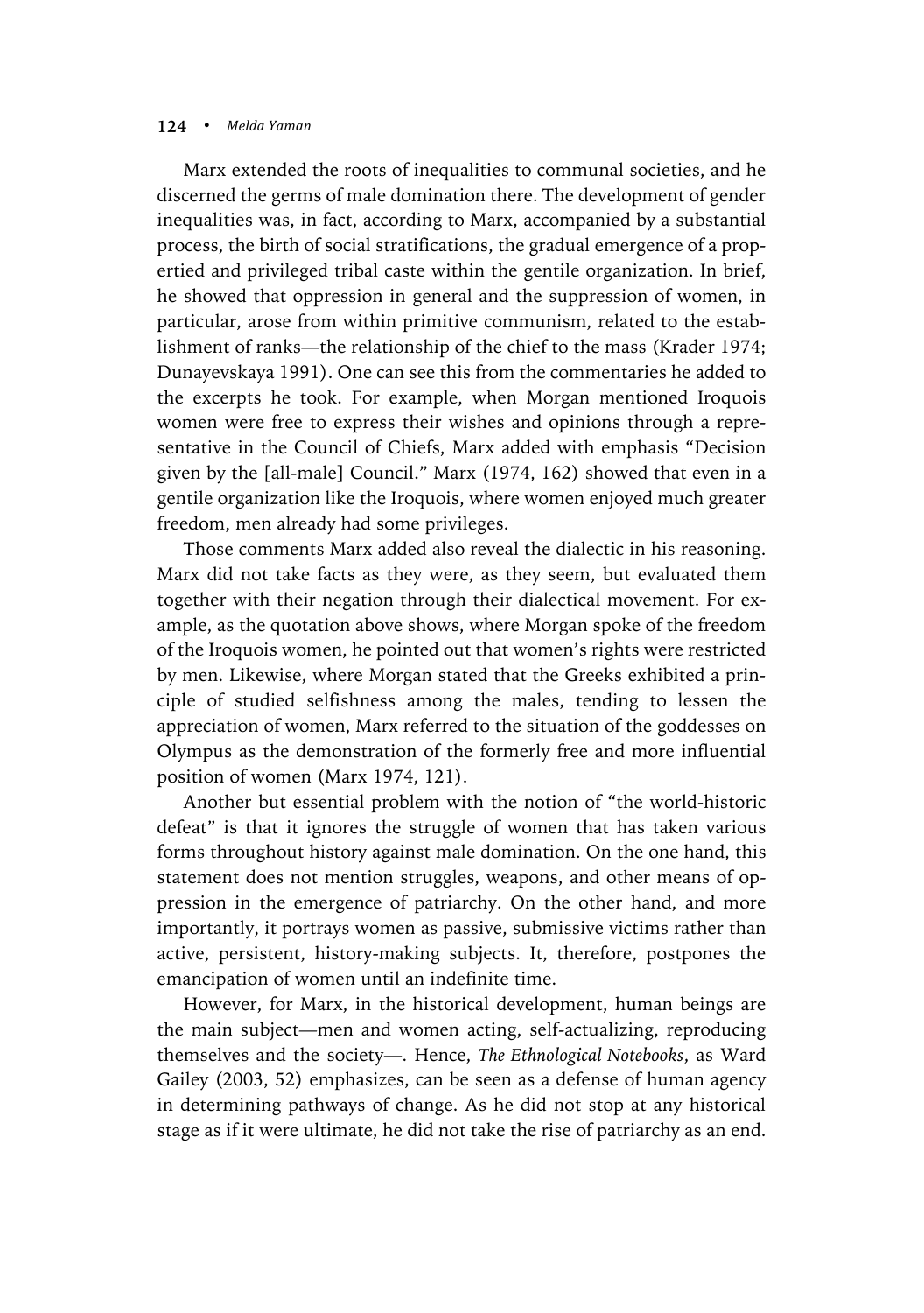What is essential for Marx was the ongoing struggle for a new form of human relationship, a new form of society, a classless, free society—a society in which all the women and men would realize all their human possibilities. We see this in his emphasis on the emancipation of women in his writings throughout his life. In *The Holy Family*, for example, he quoted Fourier's words that claimed the degree of the emancipation of women is the measure of emancipation of society and explicitly accused men of oppressing women:

The change in a historical epoch can always be determined by women's progress towards freedom, because here, in the relation of woman to man, of the weak to the strong, the victory of human nature over brutality is most evident. The degree of emancipation of woman is the natural measure of general emancipation. […] No one is punished more severely for keeping woman in slavery than man himself. (Marx and Engels 2010a, 196)

Further, in his letter to Ludwig Kugelman dated 12 December 1868, Marx wrote that everyone who knows anything of history also knows that great social revolutions are impossible without the feminine ferment (Marx and Engels 2010d, 185). After that, he repeated his words in the *Holy Family*, slightly altering them: Social progress may be measured precisely by the social position of the fair sex (plain ones included).

Consequently, Marx called upon the human past to understand the present and develop a vision for the future (Foster, Clark and Holleman 2020, 9). Marx's work included clues about not only the past but also the future. Again, this was far more than a mere move from a philosophic to an empirical anthropological view, rather a revolutionary move.

## **CONCLUSIONS**

Remaining from the founders of Marxism, we have two major works, both of which originated from the same source, from the ethnological readings of the "old" Marx: *The Origin* and the *Ethnological Notebooks*.

The main topics Engels dealt with in *The Origin*, the transition from communal to private property, the impact of this transition on women, oppression of women, and family, were recurring themes in Marx and Engels' earlier works and their correspondence. Engels developed from early insights through Marx's notes and Morgan's work his arguments in *The Origin*, one of which is his famous contention about the world-historic defeat of the female sex. The roots of *The Origin*, therefore, go to Marx.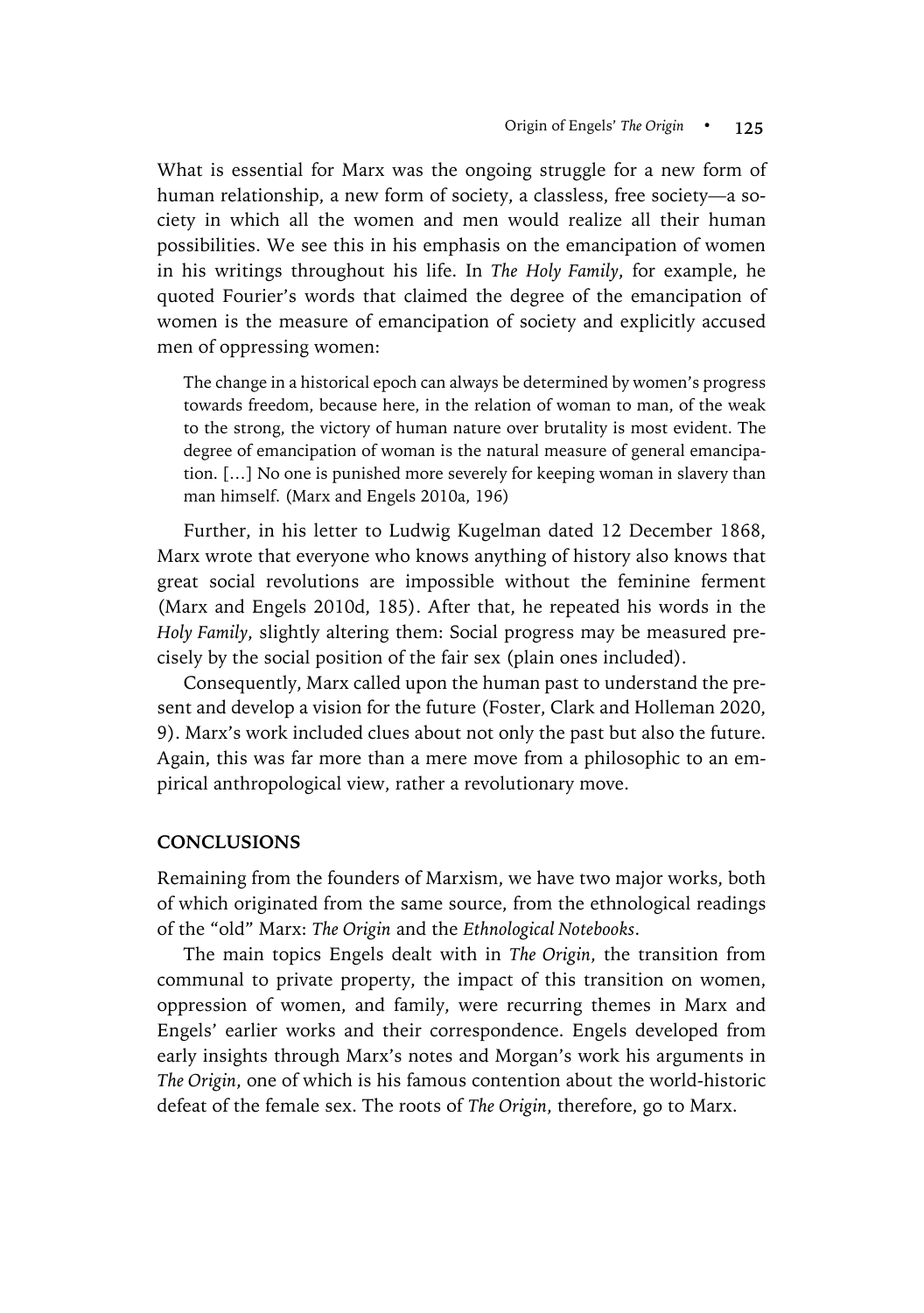The overthrow of the matriarchal social order by private property and the establishment of the patriarchal order, the world-historic defeat of the female sex, which is the central topic of *The Origin,* is the most controversial claim of Engels as well. This claim and the assumptions put forward to support it were later challenged by anthropological findings and criticized by feminist scholars. Moreover, this notion creates a substantial divergence between *The Origin* and the *Ethnological Notebooks*. Marx did not support this view in his notebooks. While Engels explained the emergence of the patriarchal family with private property, Marx extended the roots of the patriarchy to communal ownership and focused on the contradictions in primitive societies. Marx tried to grasp the dialectic of the emergence of male domination out of egalitarian relations. When we consider this notion together with Marx's evaluations, a new path opens before us. If the origin of patriarchy cannot be explained by private property, the abolition of private property cannot abolish it. In this case, the abolition of capitalism does not guarantee the emancipation of women. Of course, in today's capitalist world, patriarchy has gained new determinations. Male control and domination over women's labor processes and bodies continue but in different ways. Today we are talking about capitalist patriarchy. However, the roots of today's patriarchy go to the primitive one. So the emancipation of women requires the struggle not only against capitalism but also against patriarchy. Further, while Engels described this transition as a worldwide, historical defeat, Marx did not stop at any historical stage as if it were an ultimate one but insisted on the continuity of struggle and revolution. What was essential for Marx was a new form of society, a society in which all the women and men would realize all their human possibilities, which was, of course, essential to Engels as well. However, Engels did not mention women's struggle for such freedom, for their emancipation.

Following Marx, we can say that wealth, the true freedom, is the absolute unfolding of women's creative abilities and potentials, the development of all her powers, reproducing herself in her totality, and seeking in the absolute movement of becoming. For women to realize their human possibilities, all domination over their bodies and labor must be eliminated. They can have such freedom only by struggling with the capitalist and patriarchal forms of domination. Hence, Marx's discoveries on the origin of patriarchy in communal societies and his insights about the communal societies of the future can provide socialist feminists with a new perspective as they explore the sources of women's oppression and the ways of emancipation.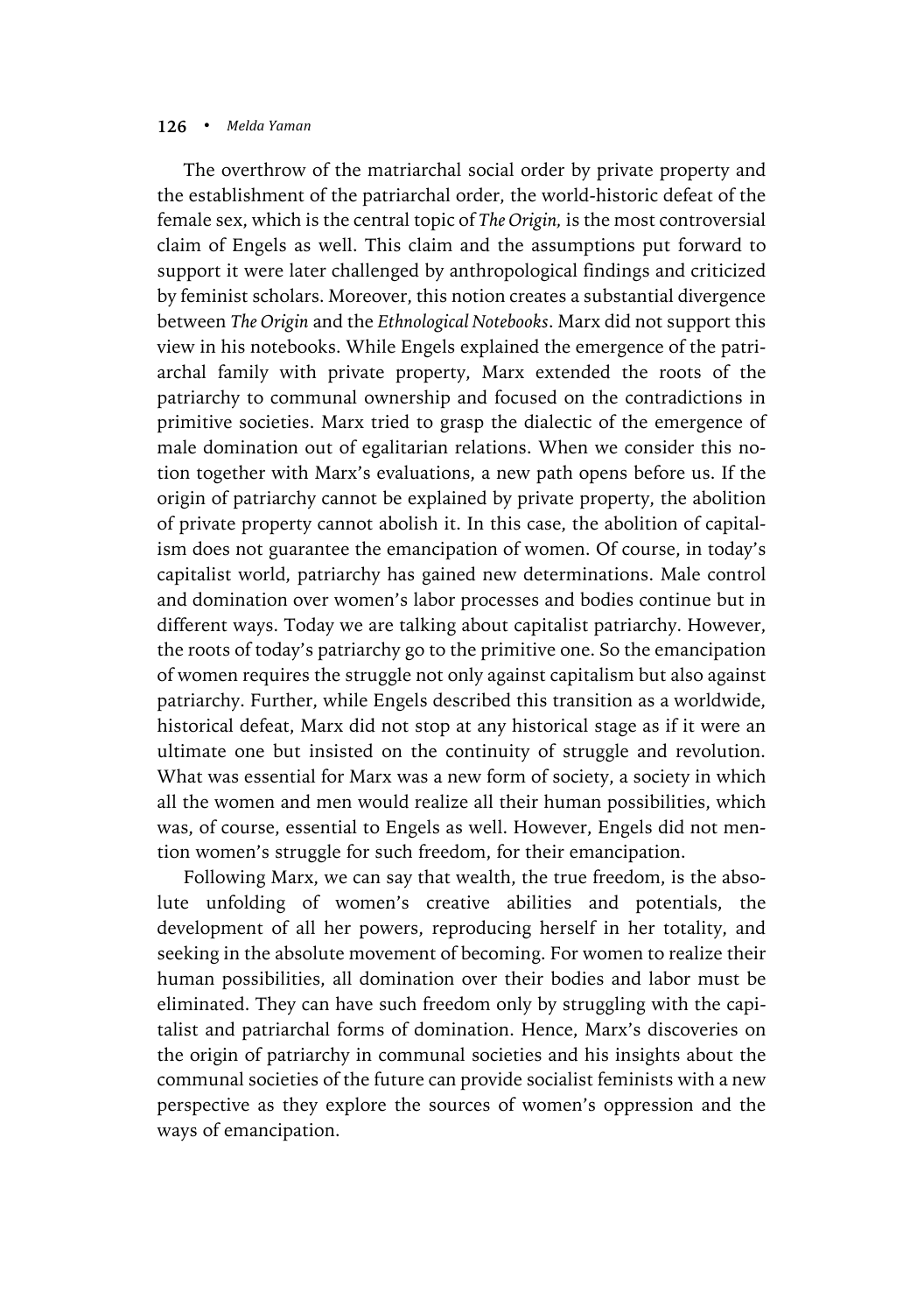$\sim$  0 $\sim$ 

While Engels derived many of the arguments in *The Origin* from his earlier studies and his joint works with Marx, still, his work is the first to present them openly and systematically. Therefore, it can be seen as perhaps the first major work of Marxism in the post-Marx period.

Despite Engels' differences from Marx and some of his theses being challenged by modern research, *The Origin* is still an important book for socialist feminists. Engels had underlined that the oppression of women is not natural but historical, and going beyond the production relations (economic field) in the narrow sense and combining production with reproduction, developed a perspective analyzing society as a whole. Thereby, he offered a methodological guideline to explain the oppression of women. Consequently, he made a significant contribution to the debate on the origin of the family and the oppression of women.

#### **REFERENCES**

- Aaby, Peter. 1977. "Engels and Women." *Critique of Anthropology* 3(9–10): 25–53.
- Anderson, Kevin. 1998. "Uncovering Marx's Yet Unpublished Writings." *Critique* 30(3): 179– 187.
- Anderson, Kevin. 2002. "Marx's Late Writings on Non-Western and Precapitalist Societies and Gender." *Rethinking Marxism* 14(4): 84–96.
- Arruzza, Cinzia. 2013. *Dangerous Liasions: The Marriages and Divorces of Marxism and Feminism*. Wales: Merlin Press.
- Beneria, Lourdes and Gita Sen. 1981. "Accumulation, Reproduction, and Women's Role in Economic Development: Boserup Revisited." *Signs: Journal of Women in Culture and Society* 7(2): 279–298.
- Bernstein, Edward. 1921. *My Years of Exile: Reminiscences of a Socialist*. Translated by Bernard Miall, London: L. Parsons.
- Blackledge, Paul. 2018. "Frederick Engels, Social Reproduction, and the Problem of a Unitary Theory of Women's Oppression." *Social Theory and Practice* 44(3): 297–321.
- Burris, Val. 1982. "The Dialectic of Women's Oppression: Notes on the Relation between Capitalism and Patriarchy." *Berkeley Journal of Sociology* 27: 51–74.
- Carver, Terrel and Daniel Blank. 2014. *A Political History of the Editions of Marx and Engels's "German Ideology Manuscripts."* New York: Palgrave Macmillan.
- Chattopadhyay, Paresh. 1999. "Women's Labor under Capitalism and Marx. Capital Accumulation and Women's Labor in Asian Economies by Peter Custers." *Bulletin of Concerned Asian Scholars* 31(4): 67–77.
- Cohen, Jack et al. 2010a. "Preface." In *Marx and Engels Collected Works*, Vol: 5. London: Lawrence & Wishart.
- ———. 2010b. "Preface." In *Marx and Engels Collected Works*, Vol: 26. London: Lawrence & Wishart.
- ———. 2010c. "Preface." In *Marx and Engels Collected Works*, Vol: 47. London: Lawrence & Wishart.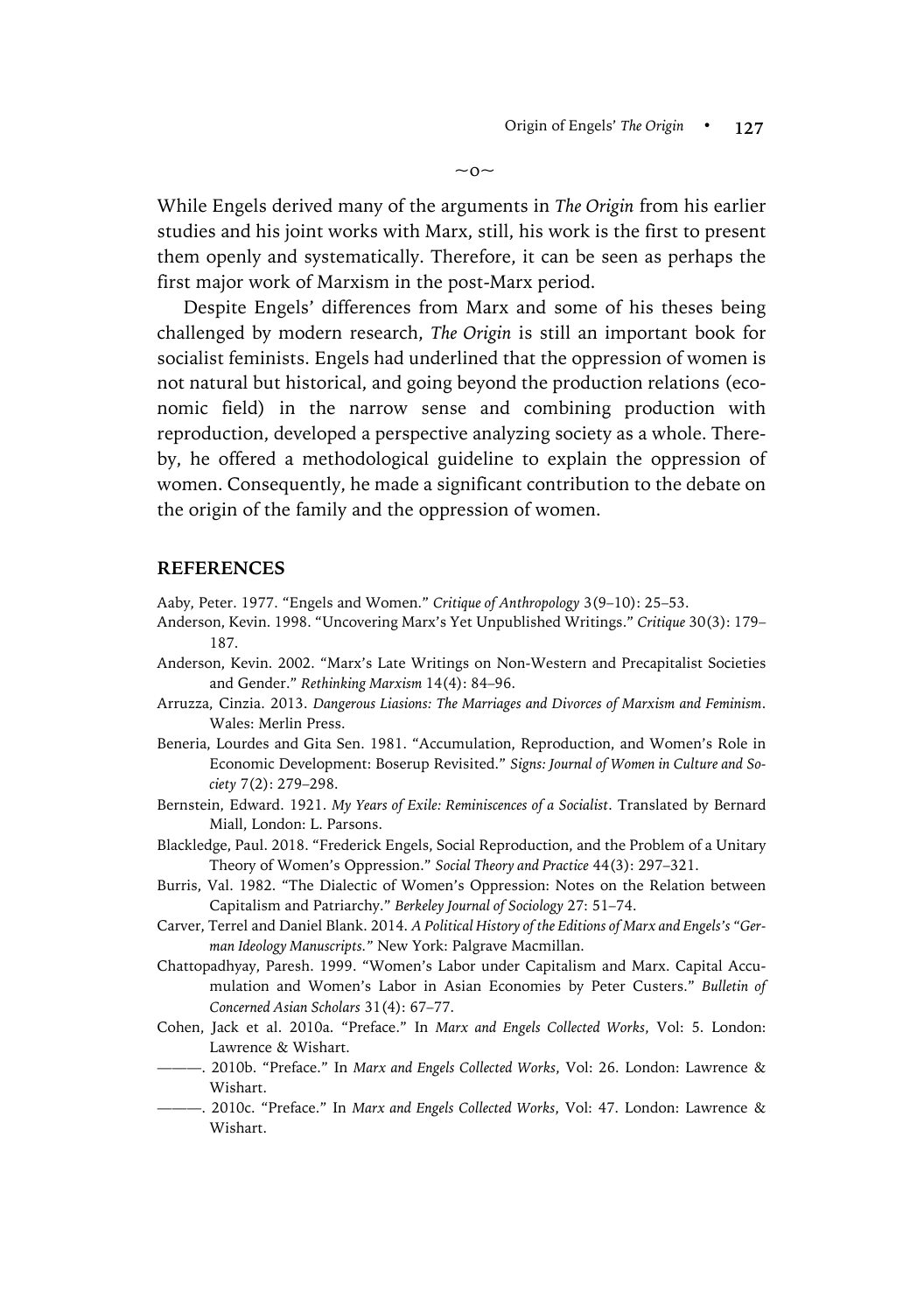- Diamond, Stanley. "The Marxist Tradition as a Dialectical Anthropology." *Dialectical Anthropology* 1: 1–5.
- Dunayevskaya, Raya. 1991. *Rosa Luxemburg, Women's Liberation, and Marx's Philosophy of Revolution, 2nd edition*. Urbana and Chicago: University of Illinois Press.
- Eisenstein, Zillah. 1979. "Developing a Theory of Capitalist Patriarchy and Socialist Feminism." In *Capitalist Patriarchy and the Case For Socialist Feminism*, edited by Zillah Eisenstein, 5–41. London: Monthly Review Press.
- ———. 1990. "Constructing a Theory of Capitalist Patriarchy and Socialist Feminism." In *Women, Class, and the Feminist Imagination: A Socialist-Feminist Reader,* edited by Karen V. Hansen and Ilene J. Philipson. Philadelphia: Temple University Press.
- Engels, Friedrich. 2010a. "The Origin of the Family, Private Property and the State." In *Marx and Engels Collected Works*, Vol. 26, 129–277. London: Lawrence & Wishart.
- ———. 2010b. "Preface to the Fourth German Edition of The Origin of the Family, Private Property and the State (1891)." In *Marx and Engels Collected Works*, Vol. 27. 203–215. London: Lawrence & Wishart.
- Fluehr-Lobban, Carolyn. 1979. "A Marxist Reappraisal of the Matriarchate." *Current Anthropology* 20(2): 341–359.
- Foster, J. Bellamy, Brett Clark and Hannah Holleman. 2020. "Marx and the Indigenous." *Monthly Review*, *Commentary* 71(9): 1–19, https://monthlyreview.org/2020/02/01/marx-and-the-indigenous/.
- Gough, Kathleen. 1971. "The Origin of the Family." *Journal of Marriage and Family* 33(4): 760– 771.
- Gimenez, Martha. 2009. "Marxist and non-Marxist Elements in Engels' Views on the Oppression of Women." In *Engels Revisited*, edited by Jane Sayers et al., 37–57. New York: Routledge.
- Hartmann, Heidi. 1981. "The Unhappy Marriage of Marxism and Feminism: Towards a more progressive union." In *The Unhappy Marriage of Marxism and Feminism: A Debate of Class and Patriarchy*, edited by Lydia Sargent, 1–43. Montréal: Pluto Press.
- Haug, Frigga. 1977. "Problematical Aspects of Engels' View of the Woman Question." *Science & Society* 62(1): 106–111.
- ———. 2015. "Gender Relations." In *Marxism and Feminism*, edited by Shahrzad Mojab, 33–- 76. London: Zed, 2015.
- Himmelweit, Susan and Simon Mohun. 1977. "Domestic Labour and Capital." *Cambridge Journal of Economics*, 1: 17–18.
- Humphries, Jane. 2009. "The Origin of the Family: Born out of Scarcity Not Wealth." In *Engels Revisited*, edited by Jane Sayers et al., 11–37. New York: Routledge.
- Jackson, Stevi. 1999. "Marxism and Feminism." In *Marxism and Social Science,* edited by Andrew Gamble, David Marsh and Tony Tant, 11–35. London: MacMillan Press.
- Kelley, Donald R. 1984. "The Science of Anthropology: An Essay on the Very Old Marx." *Journal of the History of Ideas* 4(2): 245–262.
- Knight, Chris. 2018. "Early Human Kinship Was Matrilineal." In *Early Human Kinship: From Sex to Social Reproduction*, edited by Nicholas J. Allen, Hilary Callan, Robin Dunbar and Wendy James, 61–83. Oxford: Blackwell Publishing.
- Krader, Lawrence. 1973a. "The Works of Marx and Engels In Ethnology Compared." *International Review of Social History* 18: 220–248.
- ———. 1973b. "Karl Marx As Ethnologist." *Transactions New York Academy of Sciences II. Serial* 35: 304–313.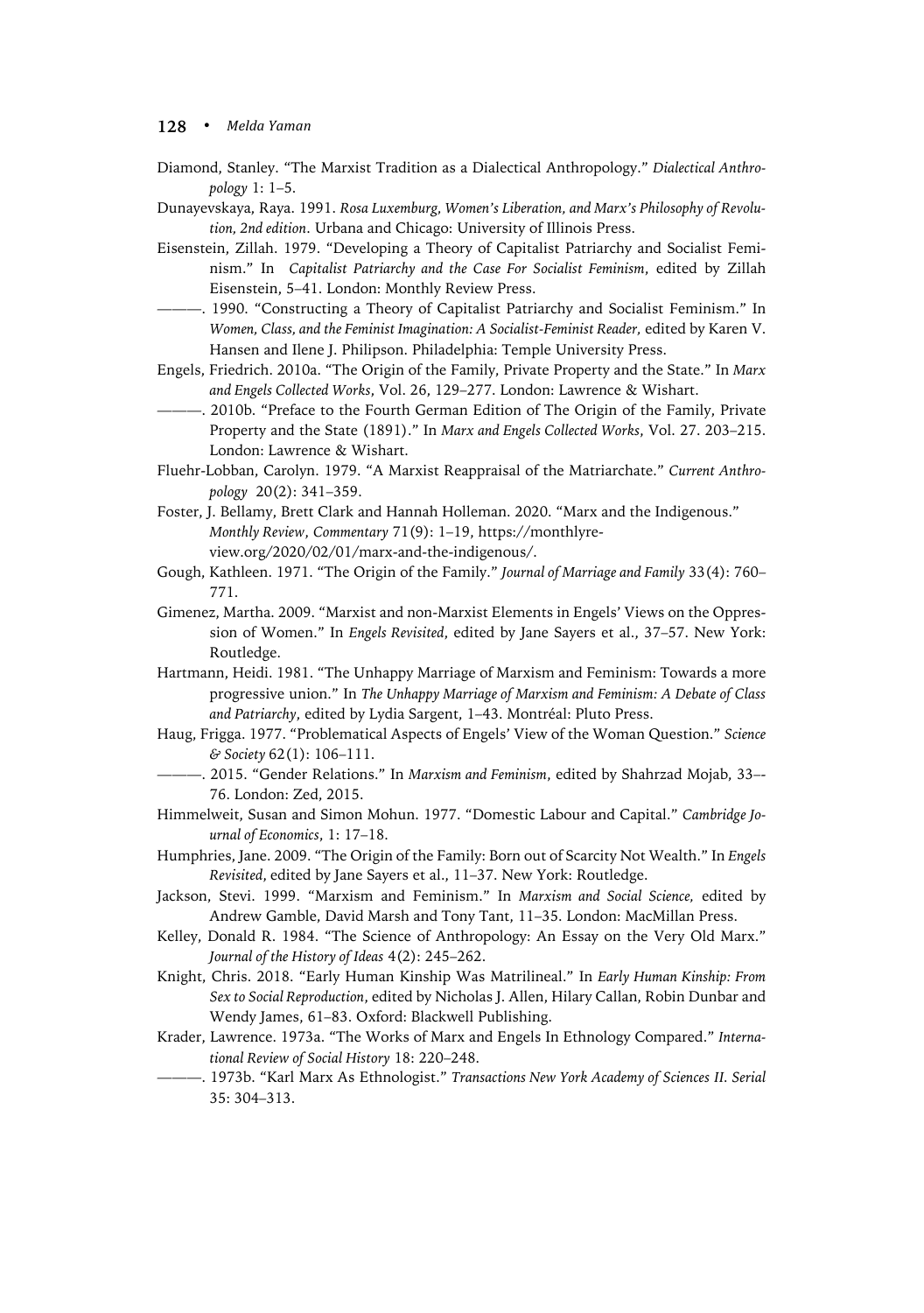- ———. 1974. "Introduction." In *The Ethnological Notebooks of Karl Marx*, transcribed and edited by Lawrence Krader, 2nd edition, 1–86. Amsterdam: Internationaal Instituut Voor Sociale Geschiedenis.
- Leacock, Eleanor B. 1974. "Introduction." In *Frederick Engels, The Origin of the Family, Private Property and the State*, 7–67. New York: International Publishers.
	- ———. 1978. "Women's Status in Egalitarian Society: Implications for Social Evolution." *Current Anthropology* 19(2): 247–275.
- Levine, Norman. 1973. "Anthropology in the Thought of Marx and Engels." *Studies in Comparative Communism* 6(1–2): 7–26.
- Luxton, Meg. 2006. "Feminist Political Economy in Canada and the Politics of Social Reproduction." *Social Reproduction: Feminist Political Economy Challenges Neo-liberalism*, edited by Kate Bezanson and Meg Luxton, 11–45. London: McGill-Queen's University Press.
- Maconachie, Moira. 2009. "Engels, Sexual Divisions, and the Family." In *Engels Revisited*, edited by Jane Sayers et al., 98–113. New York: Routledge.
- Marx, Karl. 1974. *The Ethnological Notebooks of Karl Marx*. Transcribed and edited by Lawrence Krader, Amsterdam: Internationaal Instituut Voor Sociale Geschiedenis, 2nd edition.
- ———. 2010a. "Capital Volume I." In *Marx and Engels Collected Works*, Vol. 35. London: Lawrence & Wishart.
- ———. 2010b. "Economic Manuscripts of 1857-58." In *Marx and Engels Collected Works*, Vol. 28. London: Lawrence & Wishart.
- Marx, Karl and Friedrich Engels. 2010a. "Holy Family." In *Marx and Engels Collected Works*, Vol. 4. 5–212. London: Lawrence & Wishart.
- ———. 2010b. "German Ideology." In *Marx and Engels Collected Works*, Vol. 5. London: Lawrence & Wishart.
- ———. 2010c. "Manifesto of the Communist Party." In *Marx and Engels Collected Works*, Vol. 6. 477–520. London: Lawrence & Wishart.
- ———. 2010d. *Marx and Engels Collected Works*, Vol. 43. 184–185. London: Lawrence & Wishart.
- ———. 2010e. *Marx and Engels Collected* Works, Vol: 46. London: Lawrence & Wishart.
- ———. 2010f. *Marx and Engels Collected Works,* Vol. 47. London: Lawrence & Wishart.
- ———. 2010g. *Marx and Engels Collected Works*, Vol. 49. London: Lawrence & Wishart.
- Mitchell, Juliet. 1990. "Women: The Longest Revolution." In *Women, Class, and the Feminist Imagination: A Socialist-Feminist Reader*, edited by Karen V. Hansen and Ilene J. Philipson, 43–74. Philadelphia: Temple University Press.
- N., D. and K., G. 1989. "Sexual Division of Labour." *Economic and Political Weekly* 24(34): 1949–1950.
- Patterson, Thomas C. 1989. *Karl Marx, Anthropologist*. New York: Oxford International Publishers.
- Rosemont, Franklin. 2005. "Karl Marx and the Iroquois." In *Arsenal: Surrealist Subversion 4* edited by Franklin Rosemond. Chicago: Black Swan Press.
- Rubel, Maximillian 2005. "The Emancipation of Women in the Works of Marx and Engels." In *Political and Historical Encyclopedia of Women*, edited by Christine Fauré, 335–356. London: Taylor and Francis.
- Sacks, Karen. 1983. "Appendix Three–Engels Revisited: Women, the Organizatıon of Production, and Private Property." *Bulletin of Science, Technology and Society* 3(4): 385–401.
- Scott, John. W. 2005. "Kadın İşçi." In *Kadınların Tarihi*, edited by Geneviéve Fraisse and Michelle Perrot, translated by Ahmet Fethi, V. Cilt, 374–398. İstanbul: İş Bankası Kültür Yayınları.